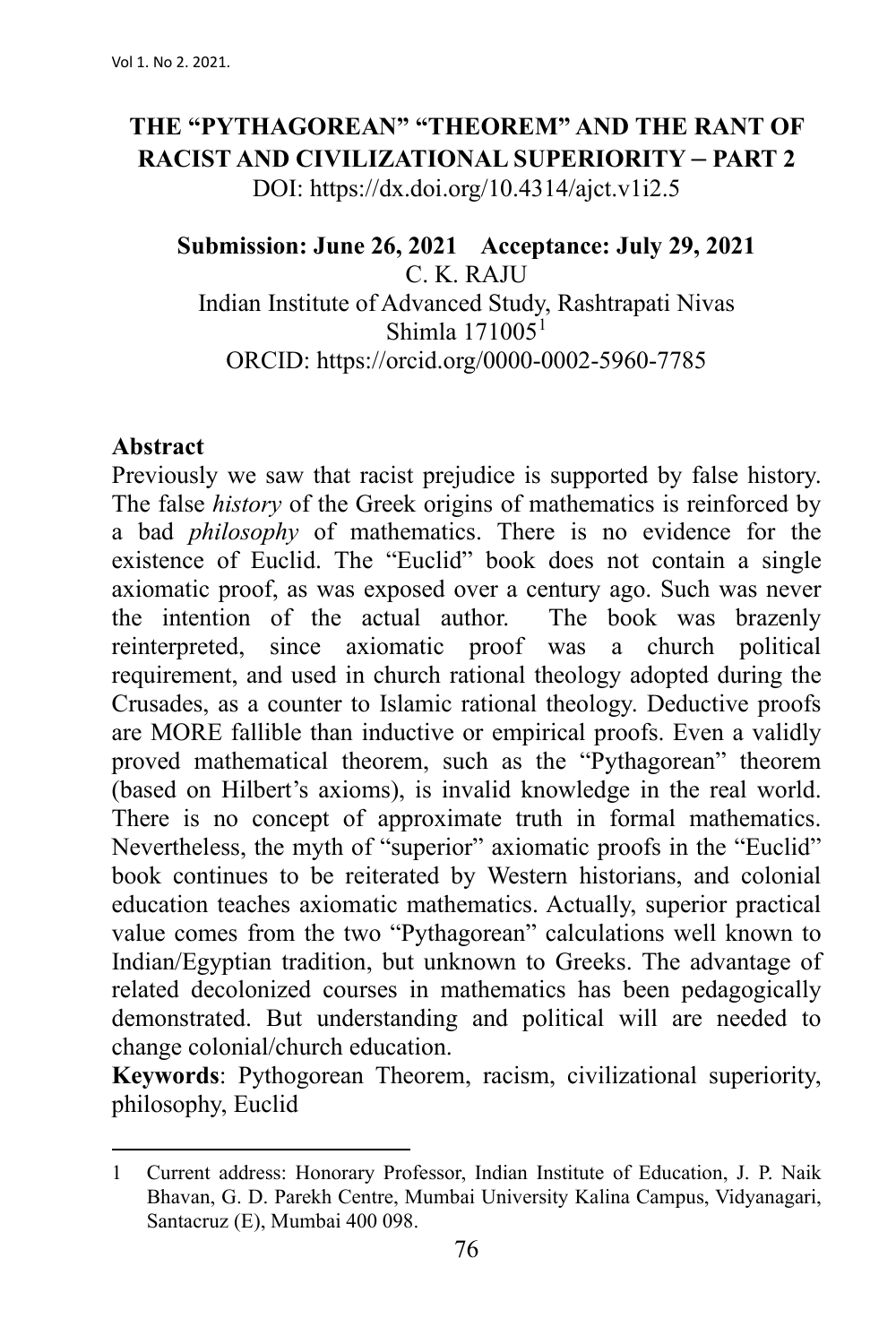## **Introduction**

To summarise the previous part, we saw that the foundation of racist prejudice is not colour, but a sense of *superiority* based on a false history of science, that all science is the work of early Greeks and then Europeans after the so-called renaissance. This extension of traditional false Christian chauvinist (Orosian) history, to a false history of *science*, was done most brazenly during the Crusades, by indiscriminately attributing the origin of all scientific knowledge in captured Arabic texts to early Greeks, without any evidence (just because the early Greeks were regarded as the sole "friends of Christians"). This enabled that scientific knowledge to be appropriated as a Christian inheritance. Later, the influx of Byzantine Greek texts in the 15<sup>th</sup> c., and translated Indian texts in the  $16<sup>th</sup>$  c., was used along with the "Doctrine of Christian Discovery" to appropriate further knowledge to Christian "discoverers": Copernicus (from Ibn Shatir), and Newton (calculus, from India) being two key cases of such fake discoveries.

Still, later, when the church's "moral" justification for the slavery of non-Christians collapsed, due to large-scale conversions by blacks, and threatened the lucrative transatlantic slave trade, the continuation of slavery was justified using the Biblical curse of Kam to declare blacks as "inferior" Christians. However, given the huge suspicions, then prevailing, about the church-authorised version of the Bible, a single quote from the Bible was not adequate.

In this situation, the false history of science provided an alternative *secular* justification for the continuation of slavery. This false history was implicitly used, e.g. by the racist philosopher Kant, to deny creativity to Blacks. That is, the belief in Christian superiority *mutated* into the secular belief in White superiority: early Greeks and "post-renaissance" (=post-Crusade) Europeans were still seen as the source of all scientific creativity, as in earlier Christian chauvinist history, but they were now classified as White (instead of "friends of Christians", and Christians, respectively). This racist history was subsequently promoted by racist historians with further concoctions, that were meant to appropriate Egyptian knowledge to Greeks.

After colonialism and the Aryan race conjecture, racist history faced another obstacle: the colonised were now perceived as being of the same race as the coloniser. Therefore, any sense of *superiority* over the colonized had to be based on something other than the belief in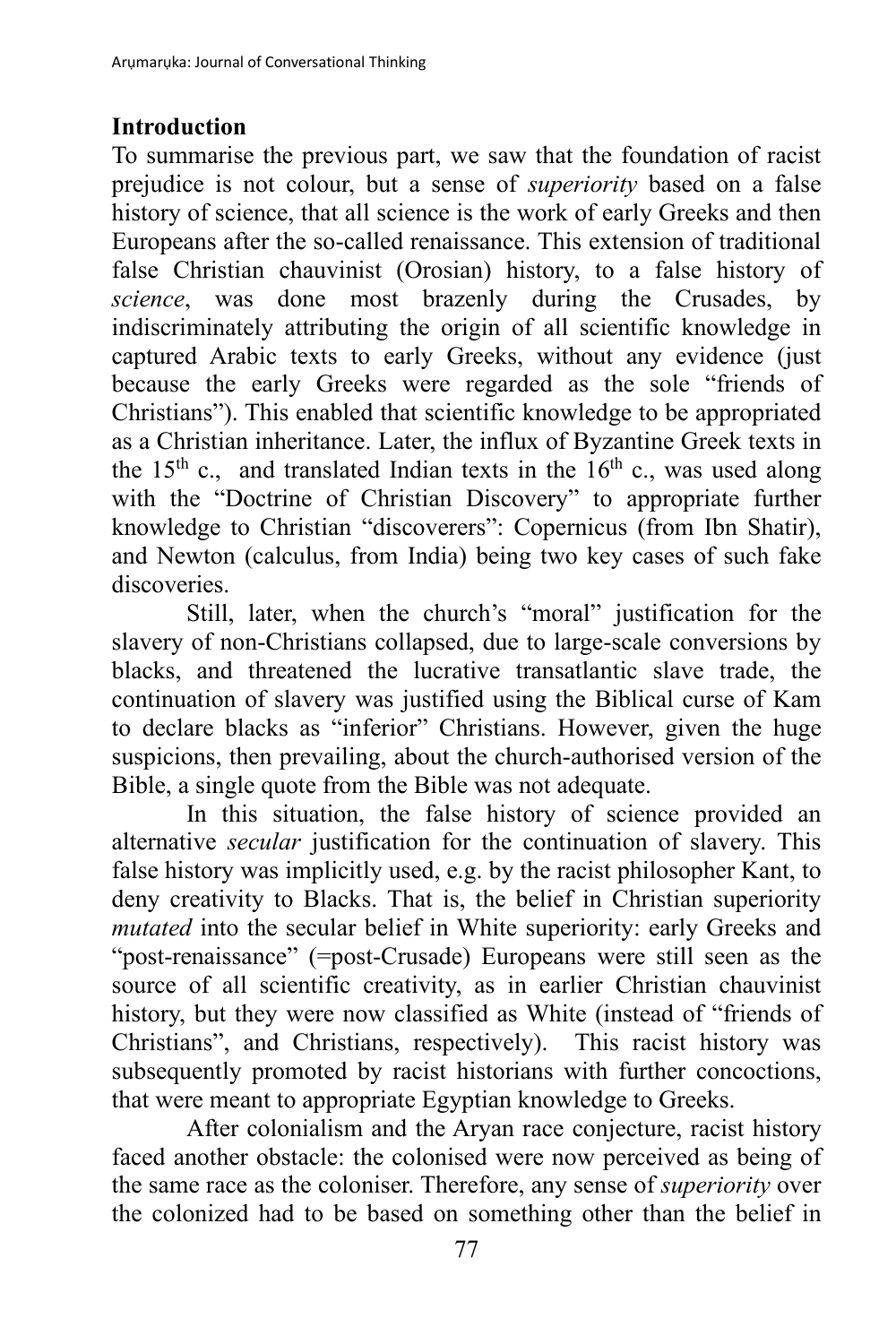Whiteness. Accordingly, the sense of White superiority mutated again, into a related claim of civilizational or Western superiority. The core historical falsehoods remained exactly the same, but now Greeks and Europeans were regarded not as part of a *religiou*s category ("Christians and friends") or as part of a *racist* category (Whites) but as part of a *civilizational* category: the West. Subsequently, Arnold Toynbee (1957), relinked the claim of Western 'civilizational superiority' back to its religious roots, by portraying Western civilization as rooted in Western Christianity, and Samuel Huntington (1997), etc., related Toynbee's history to current military and political strategy (as used e.g. by Trump).

The lesson for racism is clear: racist prejudices still flourish because attacking colour prejudice alone is *not* enough. To eliminate present-day racist prejudices it is necessary to simultaneously attack *all* these interlinked claims of (religious/White/Western) *superiority*, which reinforce each other. For this, we must attack the common underlying false history of science which is openly spread by colonial education

This follow-up to part 1 (RAJU 2021), will argue that we actually need to go a step further and that the matter is not about a false history alone, we must also tackle a related bad philosophy of mathematics brought by colonial education.

Colonial education, which came as church education to the colonies, still teaches and spreads the related prejudice (e.g. about "Greek" scientific achievements). It does so not only through history, but also unexpectedly through mathematics: a compulsory subject in school. It teaches a special *kind* of "superior" mathematics: formal mathematics. That involves a key trick, which has gone unnoticed: that this false *history* of mathematics and science is cemented with a bad (church) *philosophy* of mathematics.

While people easily understand the idea of false history, most find it hard to understand that false history can be used to impose a bad philosophy of mathematics as done by colonial education. For example, my censored article (RAJU 2016a; 2016b; 2018a) was entitled, "To Decolonize Math Stand up to the False History and bad Philosophy of Mathematics". While people understood the false history part, they largely ignored the part about a related bad philosophy of mathematics.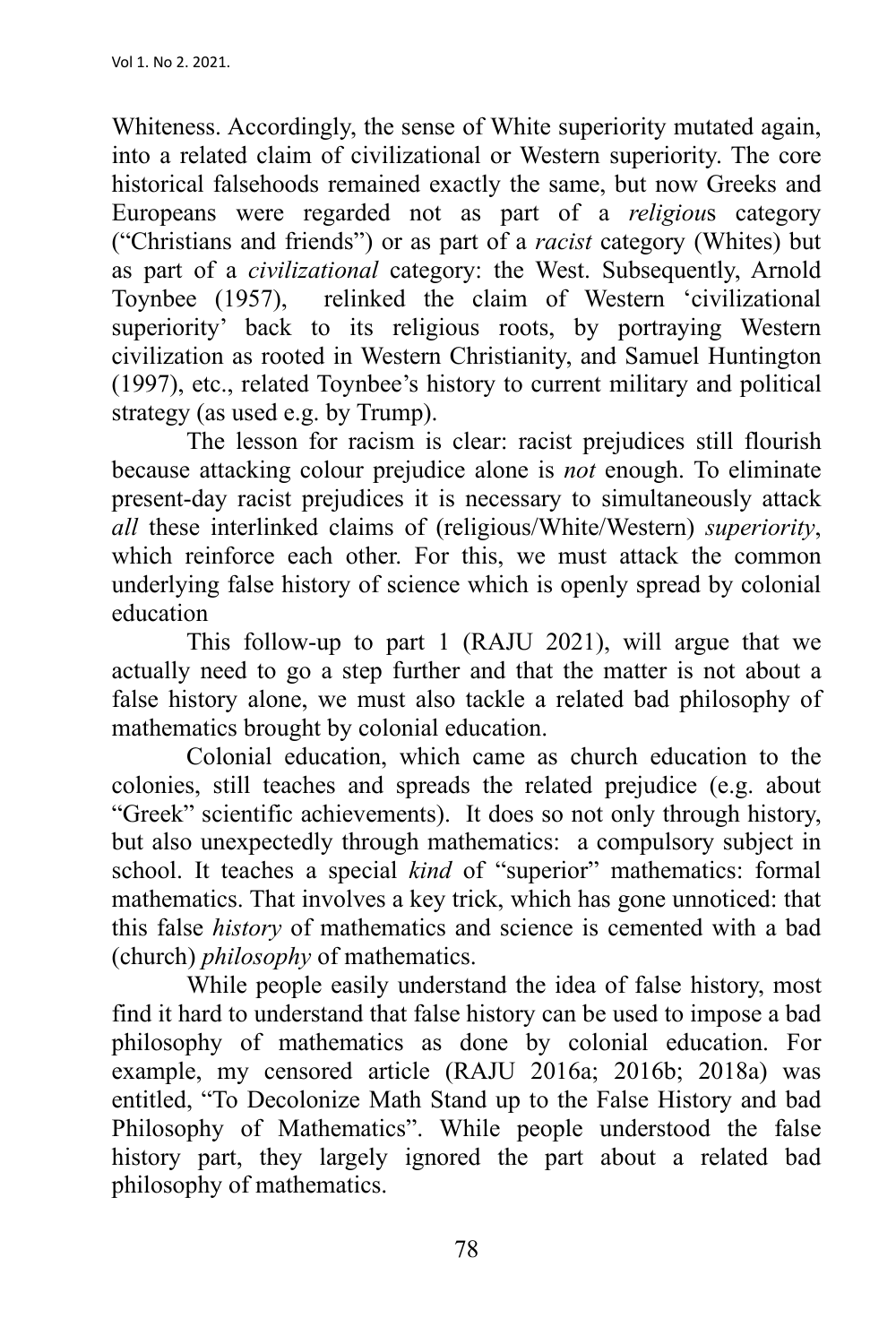In fact, most people believe that there cannot be two different ways of doing mathematics: isn't  $1+1 = 2$  they ask. The answer is "NO!", as I have been trying to explain for the last 20 years (RAJU 2001). In formal mathematics, numbers such as 1 and 2 do not have any innate or empirical meaning, because formal mathematics is divorced from the empirical  $(RAIU 2001)^2$  $(RAIU 2001)^2$  $(RAIU 2001)^2$ . Accordingly, I gave an example in that paper of how one could have  $2+2 = 5$ , in formal mathematics.

It was much later that I realized that most people conflate formal mathematics with the kindergarten mathematics they learned. Thus, they are ignorant of this divorce of formal mathematics from the empirical, though this is stated even at the level of the class IX Indian school text.<sup>[3](#page-3-1)</sup> The ignorant are forced to trust someone, and colonial education indoctrinates them into the belief in White/Western superiority. Consequently, the colonised trusted their Western oppressors. Like Wikipedia, the colonised *trust* Western sources, and *distrust* any non-Western critique, such as mine. This combination of ignorance and misplaced trust in the oppressor is a simple recipe for perpetual mental slavery, for the enslaved cannot free themselves (due to ignorance) and will not trust anyone who tries to!

While protesting against the censorship of my article (RAJU 2017a), I made fun of Bertrand Russell's 378 page proof of  $1+1=2$ , pointing out in a cartoon that this immense complexity of formal math added nothing to the practical value of arithmetic in a grocer's shop. Subsequently, I tried to show that the purported epistemological security of formal mathematics was also merely a matter of faith in Western authority. Thus, after the debate at the University of Cape Town,<sup>[4](#page-3-2)</sup> I asked the participating senior formal mathematician to prove 1+1=2, in "real" numbers. He could not; he blundered by trying Peano's axioms, which obviously do NOT apply to "real" numbers.

<span id="page-3-0"></span><sup>2</sup> See the first line of the abstract of (RAJU 2001), at the link http://ckraju.net/papers/Hawaii.pdf: "Formal mathematics being divorced from the empirical...".

<span id="page-3-1"></span><sup>3</sup> "However, each statement in the proof has to be established **using only logic**. ... Beware of being deceived by what you see (remember Fig A1.3)!" [Appendix 1, p. 301, emphasis original], NCERT, class IX text, "Proofs in mathematics": https://ncert.nic.in/textbook.php?iemh1=a1-15.<br>"Decolonising science" panel

<span id="page-3-2"></span><sup>4</sup> "Decolonising science" panel discussion, part 1: https://www.youtube.com/watch?v=ckbzKfRIi6Q.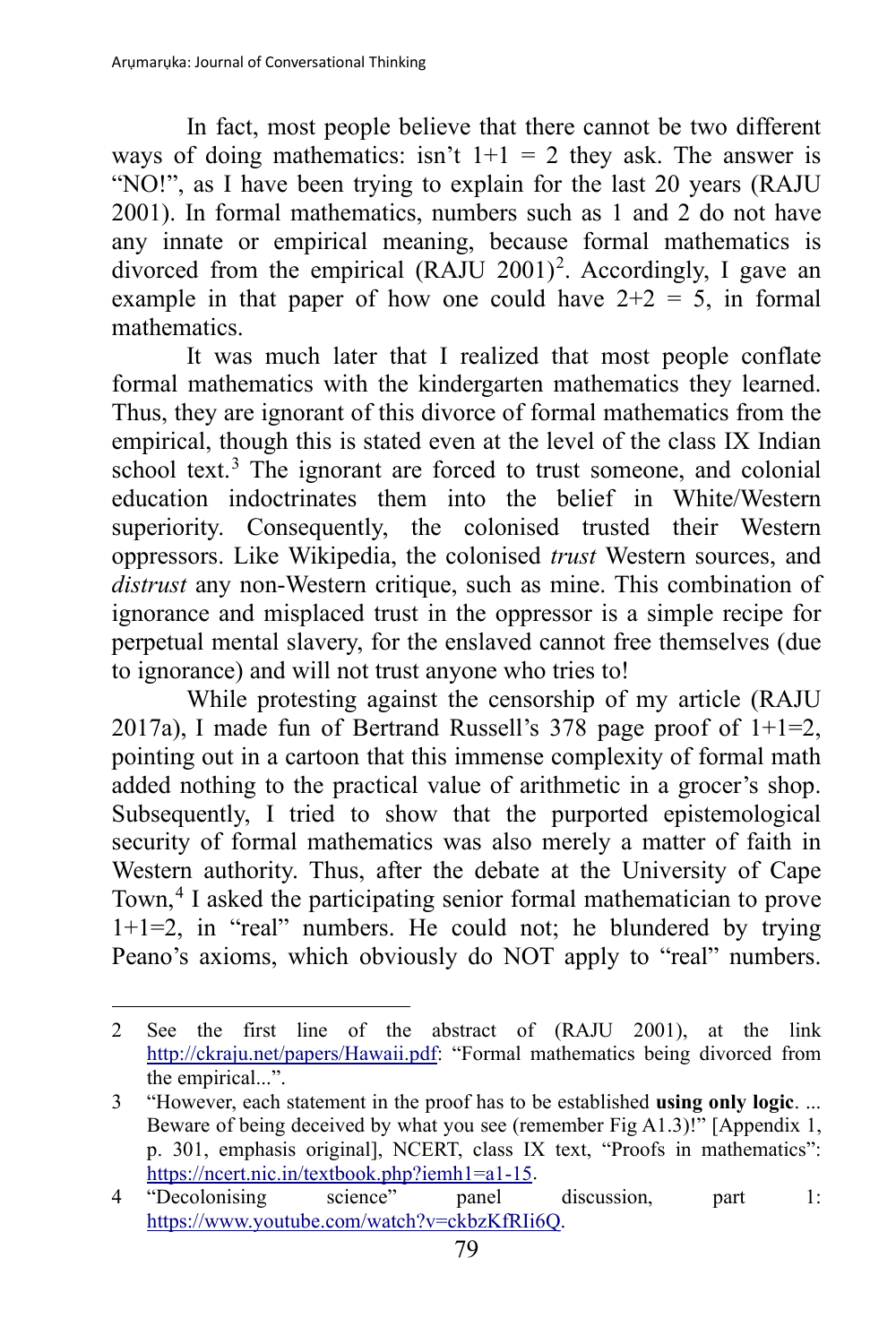More recently, I posed this "Cape Town challenge" to the faculty in Jawaharlal Nehru University,<sup>[5](#page-4-0)</sup> offering a prize of a million rupees if the answer were submitted in a day, and a reduced prize of a hundred thousand rupees for the answer submitted in a week. No one claimed either prize.

That is, from this position of complete and widespread ignorance of even why  $1+1 = 2$  in formal mathematics, and how it differs from the ancient and universal tradition of precolonial (or normal mathematics), the colonised continue to teach formal math. This superstition about the unavoidability of colonial/formal mathematics is anchored on the firm belief in the superiority of the West and the Greeks, and the consequent need to trust and imitate the West (and the Greeks).

As already explained in part 1 of this article, such widespread superstitions are a sure sign of church involvement, for the church rules by means of superstitions, hence the church eagerly spreads them. We explain below how these church superstitions are thrust into mathematics by means of a false history of mathematics. Specifically, talk of the "superior mathematics" done by early Greeks is used to indoctrinate people into a peculiar (and inferior) method of reasoning without facts, politically convenient to the Crusading church,

### **How False History Connects to Bad Philosophy**

The assertion that only the Whites/West did something "superior" in mathematics and science is planted in the minds of children at an early age through the colonial education system, and is then used to misguide people throughout their lives. Since the West is "superior", everyone else ought to imitate it today. This claim of the "superiority" of Western ethno-mathematics is at the core of mathematics teaching today, and is the reason why mathematics becomes such an obstacle to learning, because of the confused philosophical beliefs underlying Western ethno-mathematics, beliefs which are also at the core of the post-Crusade Christian theology of reason.

<span id="page-4-0"></span><sup>5</sup> C. K. Raju, *Statistics for Social Science and Humanities: Should We Teach It Using Normal Math or Formal Math?*, 2020, https://www.youtube.com/watch?v=A9Og1k-Z5O4.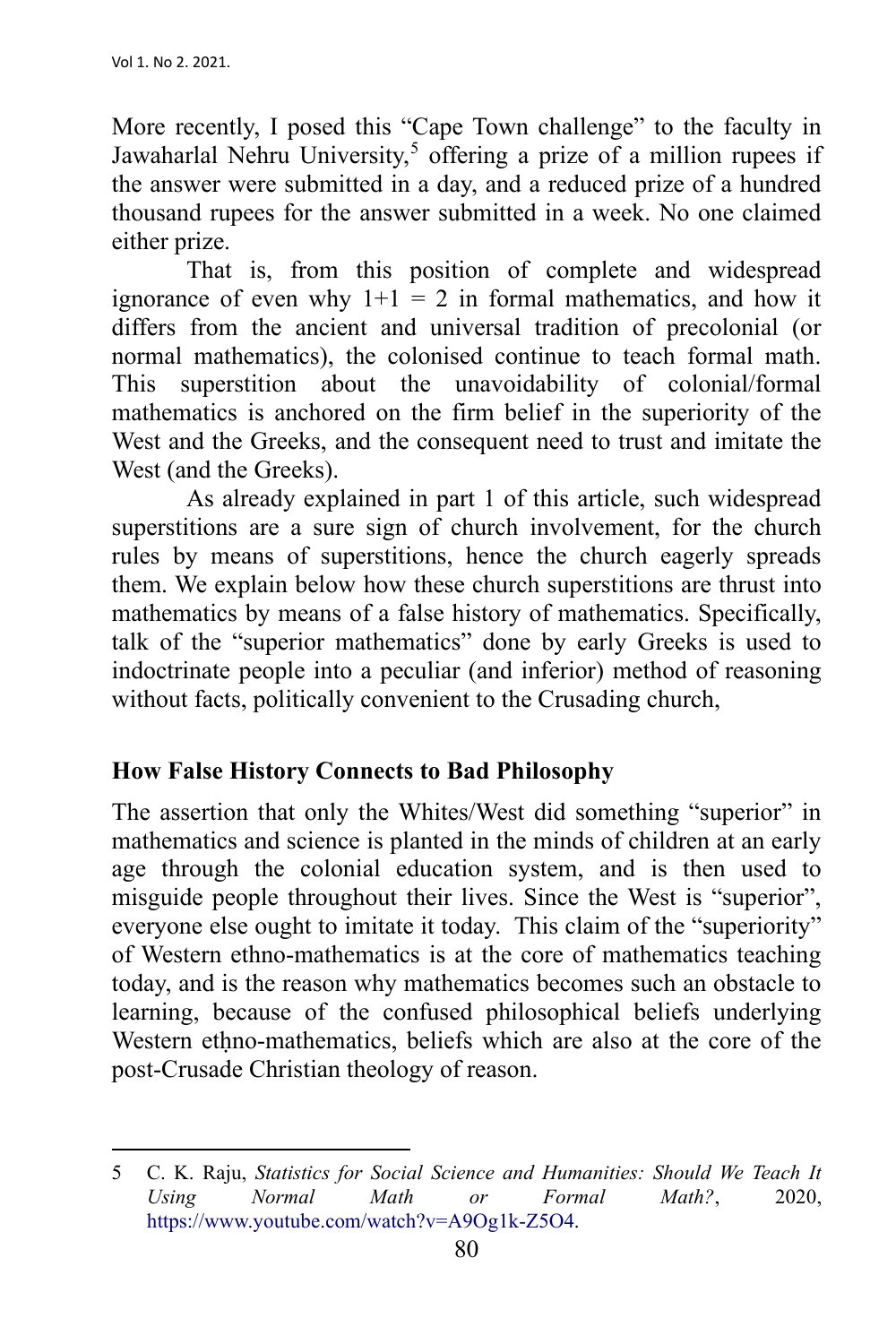However, any public scrutiny or discussion of that false history or the related bad philosophy is taboo. My censored article pointed out the bogusness of that history of science: Greeks were manifestly inferior to black Egyptians in mathematics and science as shown by the *nontextual evidence* of the grossly inaccurate Greek calendar. Though Romans laughed at the Greeks for their inaccurate calendar, the inaccuracy persisted with the succeeding Roman calendar, and its Julian AND Gregorian reforms (RAJU 2014; 2015), all because of ignorance of elementary fractions, well-known to the early Egyptians  $(CLAGETT 1999)$ ,  $6$  so that the correct duration of the (tropical) year could not be readily *articulated*. No one responded intellectually to this argument, that early Greeks and Europeans, even in the  $16<sup>th</sup>$  c., were so mathematically backward that the Gregorian reform of 1582 still used the primitive technique of leap years, instead of precise fractions,<sup>[7](#page-5-1)</sup> to state the correct duration of the tropical year.

Lacking an intellectual response to this compelling argument, and unable to accept the crash of their long-standing claims of superiority, the West applied authority: my article was censored in South Africa, and throughout the world, as the only way to contest it. Truth cannot be spoken: for what is publicly spoken must first be secretively approved by Whites/West, for that non-transparent church method (instead of open public debate, as was practised in ancient India) is the method of validating knowledge in the West (RAJU 2011).

## **"Pythagorean" "Theorem" and Myth Jumping**

As a first step, let me point out the utter bogusness of the myth that the "Pythagorean" "theorem" was unknown to the Egyptians as Western historians like Gillings (1972) assert. Martin Bernal (personal communication, 9 Jan 2010) specifically asked me to examine this claim. The claim by Gillings, that Egyptians were ignorant of the "Pythagorean" "theorem", completely ignores the non-textual

<span id="page-5-0"></span><sup>6</sup> The original cover of the book had the famous "eye of Horus" fractions.

<span id="page-5-1"></span><sup>7</sup> As a consequence of this mathematical clumsiness of  $16<sup>th</sup>$  c. Europeans, even the reformed Gregorian calendar gets the tropical year right only on a 1000 year average, and not from year to year, as required for a good calendar. Equinox still does not come on a fixed day on that calendar. How could people who didn't even know fractions do any science?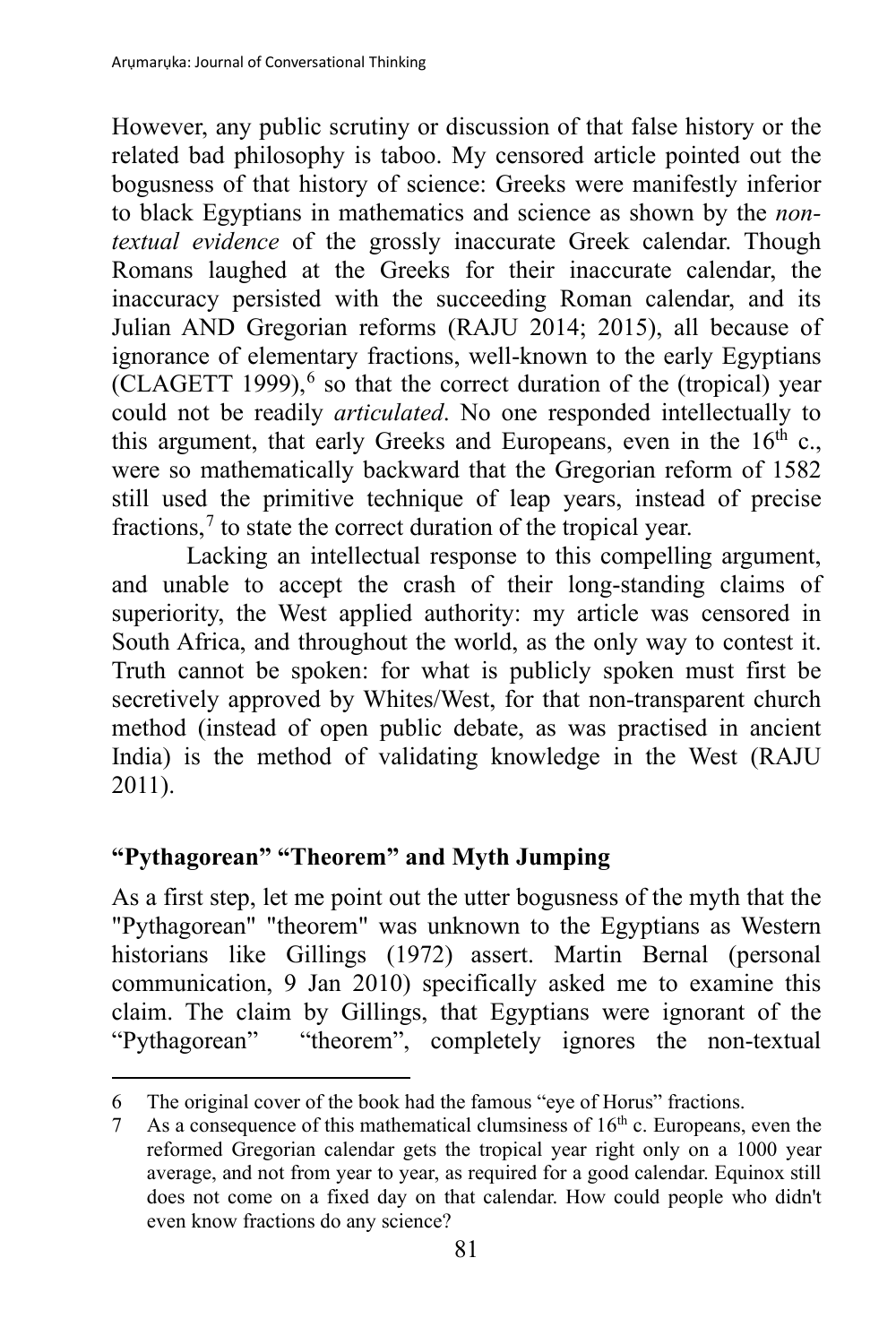evidence of engineering marvels like the pyramids. In fact, such nontextual evidence is far more reliable than the documentary "evidence" coming to us from the unreliable hands of Christian priests renowned for their manipulation of documents, through forgery and misinterpretation (e.g. the "Award of Constantine" on which the Vatican is founded).

However, in the case of "Pythagoras," there is *no* documentary evidence for Pythagoras: there are no approximately contemporary primary sources establishing even the existence of Pythagoras, leave alone the claim that he proved some sort of "theorem" in some special way. Why, then, should we believe in the myth of the "Pythagorean theorem"? Because the lie is repeated innumerable times. The myth is found everywhere today due to the deliberately mischievous terminology of "the Pythagorean theorem" entrenched in present-day mathematics. School children are indoctrinated into the myth at an early age. (E.g. the class X Indian math school text<sup>[8](#page-6-0)</sup> repeats the term "Pythagorean theorem" 32 times.) Having spread such faith-based "history" through indoctrination, and to hide the lack of evidence for it, the apologist will pretend that the myth is evidence for itself, and try to shift the onus of proof on those who deny the myth. The apologist will make the ridiculous demand: prove that Pythagoras did NOT exist! Such ridiculous demands are easily made in the process of secretive refereeing, which helps to preserve the status quo.

However, there is ample *counter*-evidence that Pythagoreans had nil interest in *proving* theorems in some special way, and had only a *religious* interest in geometry. Pythagoreans linked geometry to the soul along the lines mentioned in Plato,<sup>[9](#page-6-1)</sup> who follows Egyptian mystery geometry (but breaks the mystery tradition in destroying its secrecy). But, obviously, racism is all about double standards, and the mere *myth* of Pythagoras, repeated thousands of times, is "evidence" for Greek "achievements" in math. One can understand why the West has produced so many myths, because, in Western history of math, myths routinely substitute for evidence!

This idea of myth as evidence (for itself) is clear also from the typical tactic of "myth jumping" used by apologists to "save" this false

<span id="page-6-0"></span><sup>8</sup> Mathematics: Textbook for Class X, NCERT, https://ncert.nic.in/textbook.php?jemh1=0-15.

<span id="page-6-1"></span><sup>9</sup> Plato, *Meno*, trans. Benjamin Jowett, http://classics.mit.edu/Plato/meno.html.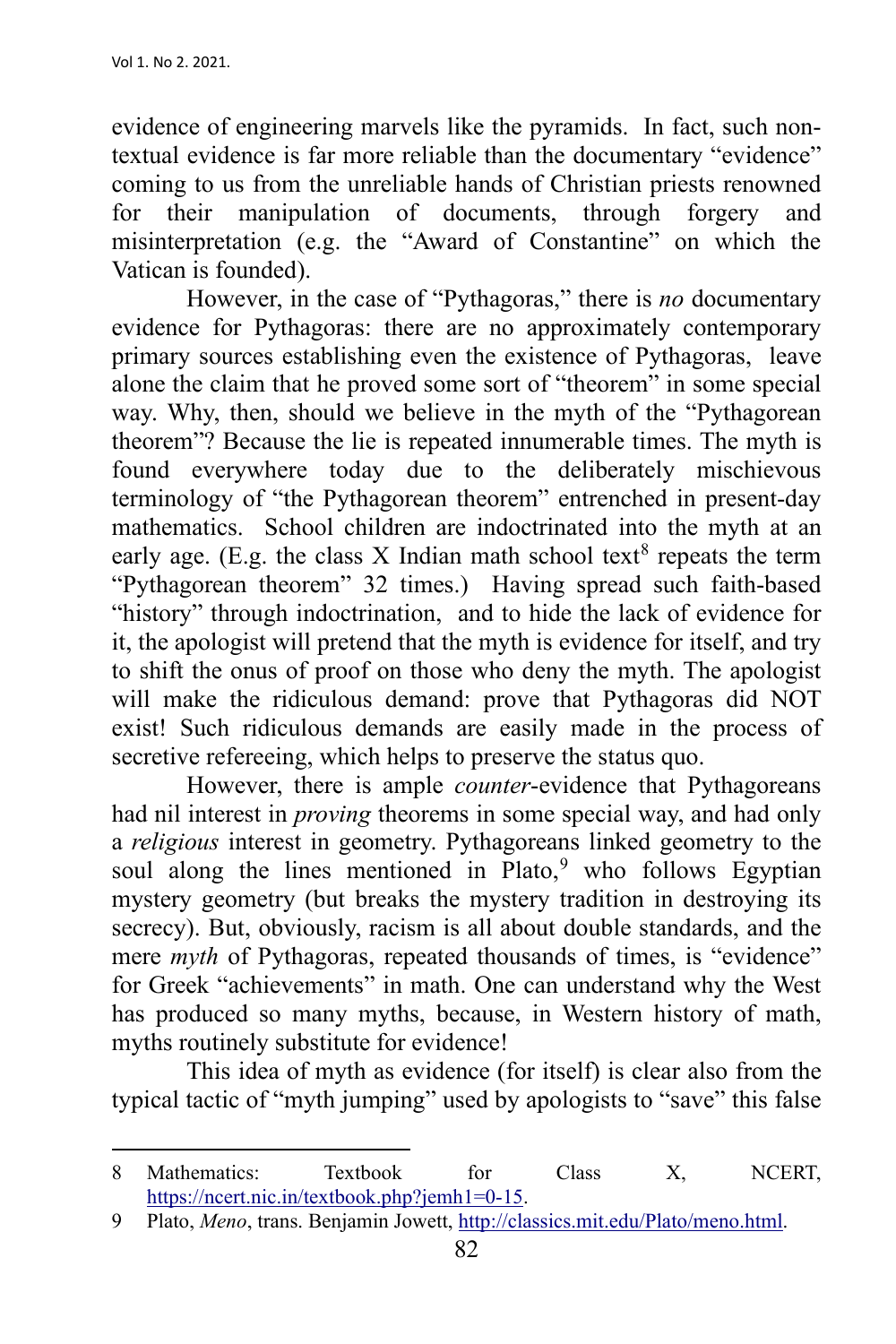Western history. When the absence of evidence for Pythagoras is pointed out, the sole "evidence" produced is to jump to just another myth: the myth of Euclid, plus the myth that *he* proved some theorem in some special axiomatic way.

### **The Myth of Euclid**

Once again, there is no evidence for Euclid (RAJU 2012), and certainly no evidence that he was a white male, as is invariably portrayed, to further colour1930s prejudice, everywhere from Wikipedia to Indian school mathematics texts. Indeed, my censored article was a response to the similar racist claim that mathematics was the creation of dead white men, and to the resulting educational recommendations: that blacks and women, who are supposedly bad at math, should imitate the dead white men who supposedly created the subject of mathematics.

As regards "Euclid", once again, it is not mere absence of evidence: there is again *counter*-evidence from Byzantine Greek texts. Those texts state that the author of the *Elements* (attributed to "Euclid") was someone else,<sup>[10](#page-7-0)</sup> Theon of Alexandria or came after Theon, who comes some seven centuries after the purported date of "Euclid". The social circumstances prevailing in Theon's time were those of a religious war by the church against the Egyptian/"pagan" notion of soul, used in Platonic and Neoplatonic geometry [Theon was the last librarian of the library of Alexandria which was burnt down by a Christian mob (GIBBON 1996).<sup>[11](#page-7-1)</sup>] We are expected to believe, like the faithful, that the then-prevailing social circumstances made no difference to the writing of the book around the time of Theon, or that Theon "misinterpreted" the "original" Euclid of whom there is no sign. We are also expected to believe that the eventual hilarious re-location of Euclid from Megara to Alexandria, as happened after five centuries (RAJU 2012, 36–37), makes no difference to the colour of his skin, even though Alexandria is located on the African continent.

<span id="page-7-0"></span><sup>10</sup> Thomas Heath, *A History of Greek Mathematics* (Dover, New York, 1981).

<span id="page-7-1"></span><sup>11</sup> E. Gibbon, *The History of the Decline and Fall of the Roman Empire*, ed. J.B. Bury with an Introduction by W.E.H. Lecky (New York: Fred de Fau and Co., 1906), in 12 vols. Vol. 5. https://oll.libertyfund.org/title/gibbon-the-history-ofthe-decline-and-fall-of-the-roman-empire-vol-5#Gibbon\_0214-05\_262.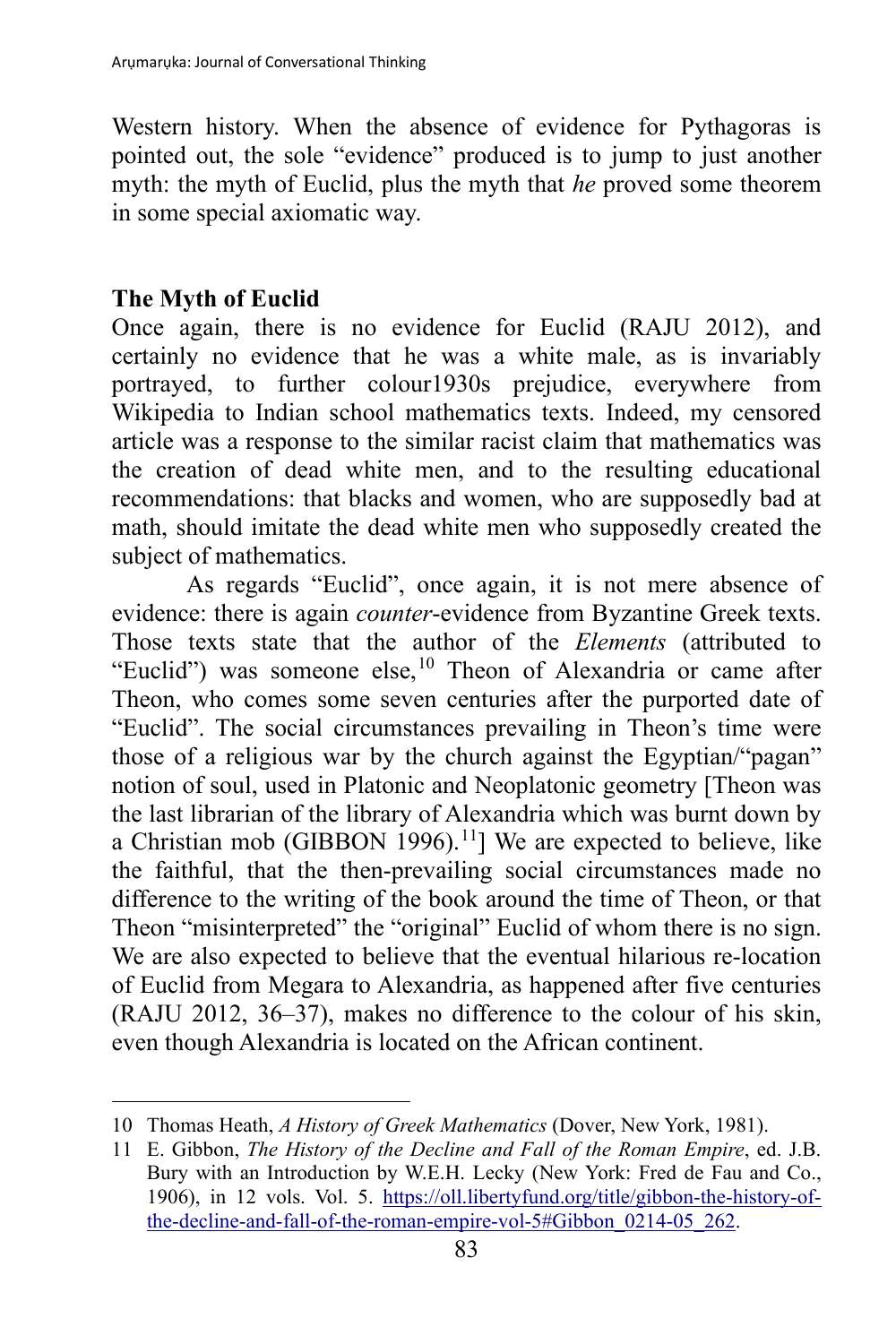In fact, in all probability (and balance of probabilities is what applies to history), the author of the book *Elements* of Egyptian mystery geometry was the  $5<sup>th</sup>$  c. Hypatia, Theon's daughter. She was a black woman since Alexandria is in Africa, and, in the absence of evidence, one must use the default skin colour which is black.[12](#page-8-0) But, of course, the golden rule of racist/Western history is that prevailing Western myth is not only evidence, but the myth is also the sole acceptable evidence, and any facts or reasoning contrary to Western myths must be rejected, by censorship or other appeals to authority.

#### **The Myth of Axiomatic Proofs in "Euclid's" Elements**

The myth of "Euclid" is NOT a simple myth (i) about one mythical individual called "Euclid". It is a compound myth interwoven with the myth (ii) that the book Elements has axiomatic proofs, and the myth (iii) that such proofs are "superior". The complexity of the Euclid myth enables myth jumping between these interwoven myths about "Euclid". Thus, many people simplistically imagine that the Euclid myth is only about the person "Euclid". "What does the existence of Euclid matter," they say triumphantly, "there is the book". That seems like a pretty solid piece of evidence to Western myth jumpers.

Yes, there is a book from around the  $10<sup>th</sup>$  c., but it has NO axiomatic proof in it. It is a remarkable testimonial to Western gullibility (due to prolonged church hegemony over Europe), that the myth about axiomatic proofs in "Euclid" was uncritically accepted by all Western scholars for about 750 years from 1125, when the book first came to Europe, as an Arabic text, until the end of the 19th century when the Cambridge exam regulations for "Euclid" foolishly assumed<sup>[13](#page-8-1)</sup> the myth that the book actually had axiomatic proofs (so that the order of propositions mattered).

However, at the end of the  $19<sup>th</sup>$  c., which saw a temporary decline in church hegemony, Dedekind (RAJU 2020c) pointed out that there is no axiomatic proof of even the first proposition in the

<span id="page-8-0"></span><sup>12</sup> C. K. Raju, 'Greediots and Pythagoras. 3: Was Euclid a Black Woman?', 18 March 2020, http://ckraju.net/blog/?p=189.

<span id="page-8-1"></span><sup>13</sup> http://ckraju.net/geometry/cambridge-note.html. If empirical proofs are given, as they are in the textbook (TAYLOR, 1893)commissioned by Cambridge along with these regulations, then the order of propositions is largely irrelevant: the "Pythagorean theorem" can be proved in one step instead of the 47 steps used in "Euclid".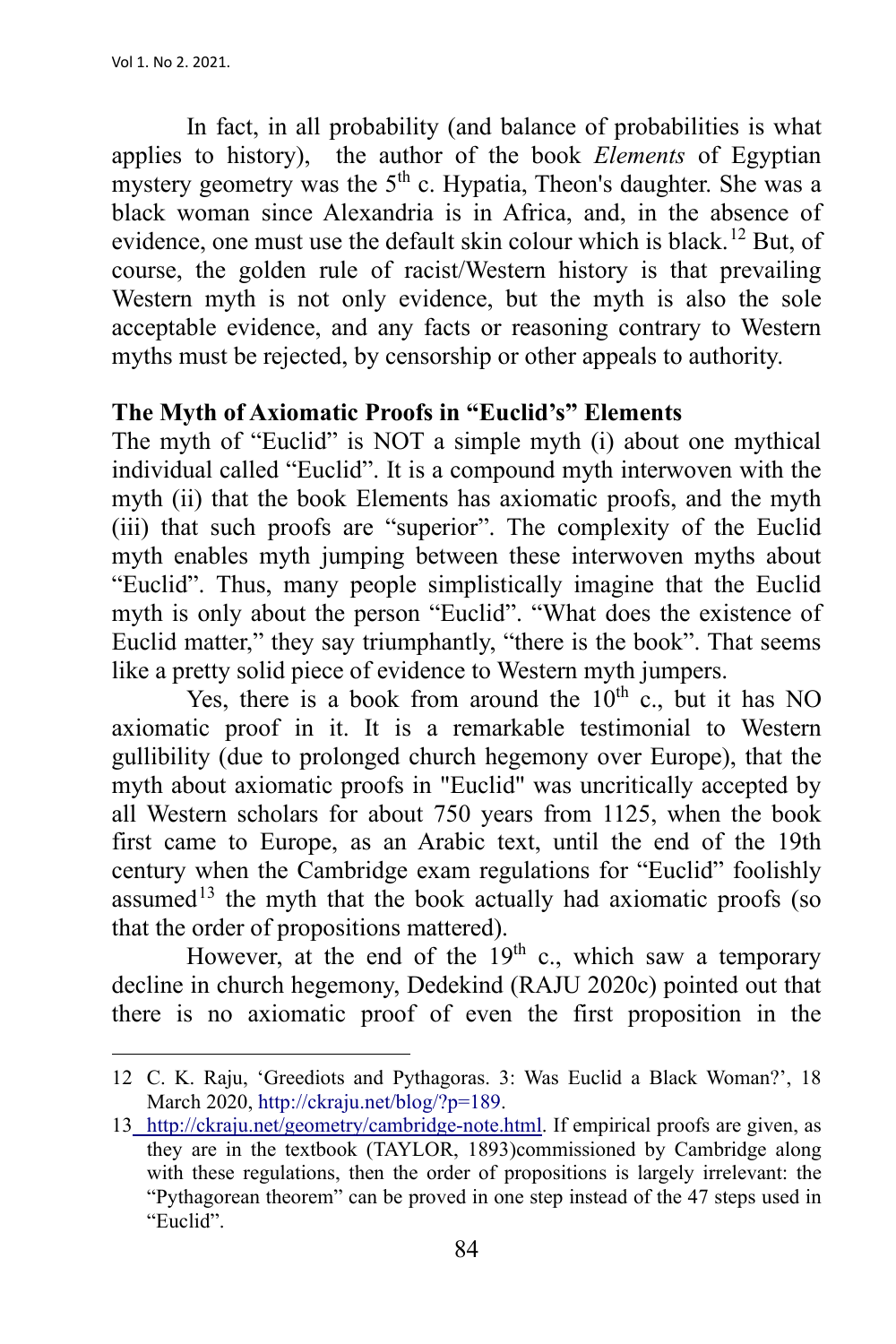*Elements.* He tried to provide an axiomatic proof, but that required set theory. Cantor's set theory was riddled with paradoxes, so this project of a theory of "real" numbers was completed only after the axiomatic set theory of the 1930's. A little after Dedekind, Bertrand Russell (1902) explained that the proofs in "Euclid" were "a tissue of nonsense": he meant there are no axiomatic proofs in the "Euclid" book. Recognizing this, a little earlier, David Hilbert *wrote a whole book* on the *Foundations of Geometry* (HILBERT 1950), to supply the axiomatic proofs missing in the book *Elements* (though this rewrite involved great violence to the actual book *Elements;* for example distances cannot be measured in Hilbert's geometry).

So, there is the book from the  $10^{th}$  c., but, to reiterate, the fact is, there are NO axiomatic proofs in the book *Elements* attributed to Euclid, as was so long and so foolishly believed by almost, if not all, Western scholars. Though this fact ("no axiomatic proofs in the Elements") is publicly known for over a century, the West is unable to swallow it: hence the myth of "Euclid's" axiomatic proof is still asserted and taught as part of colonial education. So, saying "there is the book" is another classic case of myth jumping: these apologists are just jumping from the myth of the *person* Euclid to the myth about the *book Elements*, and deeming the latter myth to be strong "evidence". They simply deny the fact that the actual book, contrary to the compound Euclid myth, has no axiomatic proofs as was so publicly exposed over a century ago! Apologists who say, "the book is there" never actually read the book carefully, but uncritically imagine that no one can tell such a brazen lie about the book, as is told through the myth of "Euclid", even after its public exposure.

Further, there is a plan B, when the evidence is contrary to the myth: myth jumpers simply invent another myth to jump to, on the age-old tactic of telling a thousand lies to defend one lie. The new myth is that though Euclid failed to provide axiomatic proofs, in actuality, such was his intention. Now, judging intent is difficult under the best of circumstances, but how exactly does one judge the intention of a non-existent person (whose "existence does not matter")? Obviously, despite postmodernism, one must actually read the book.

The most perfunctory reading of the book shows that it is full of diagrams, which, as Russell (1902) noted are irrelevant (and misleading) for axiomatic proof. The *Elements* is, therefore, NOT a book on axiomatic proofs, but is a book on Egyptian mystery geometry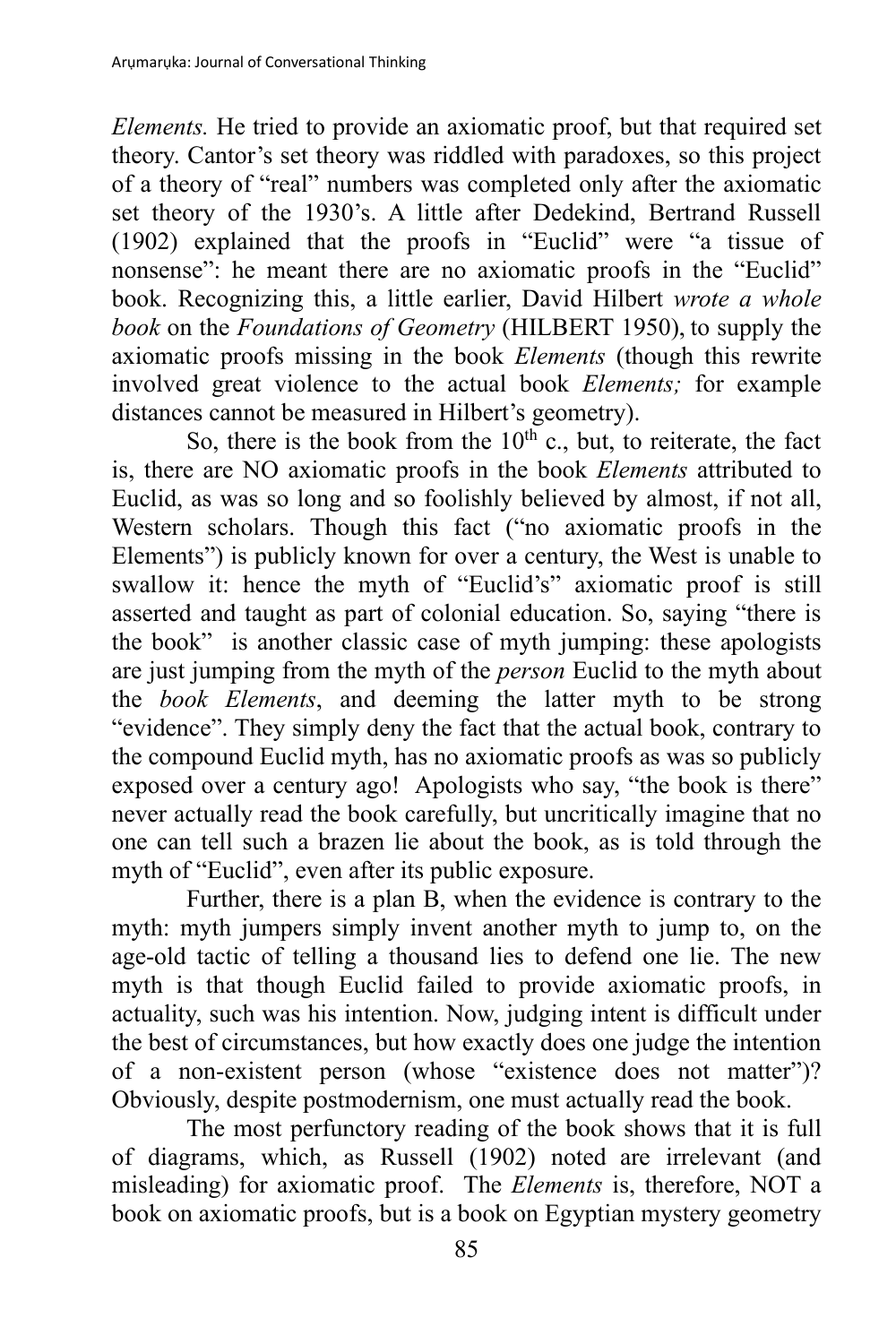in the Platonic tradition. Plato explicitly explained<sup>[14](#page-10-0)</sup> the value of diagrams for mathesis, or learning by arousal of the soul, to make it recollect its past lives. The commentator Proclus explicitly cites Plato to explain why the book uses figures. But the primary rule of Western faith-based history of math, as one should well understand by now, is that myth is evidence, and all evidence contrary to the myth, even if this is evidence in front of one's eyes, should be thrown out to preserve the myth.

The correct understanding of the "Euclid" book, as a book concerning Egyptian/Platonic mystery geometry, fits in very well with the correct time of its real author: in the fourth-fifth century when the church was waging a violent war against that Egyptian/"pagan" (="Neoplatonic") notion of the soul, which therefore had to be defended. The best tool for that defence was mathematics (in the sense of mathesis), for it involved direct experience, not mere preaching. As is well known, Hypatia was a philosopher (=Neoplatonist) and hence aroused the ire of the church which brutally lynched her, long before it banned philosophy from Christendom in 532. The first commentator on the book, the philosopher (Neoplatonist) Proclus (PROCLUS 1970, 52) explicitly explains at great length that the book *Elements* (of geometry) is about mathesis and arousing the soul, to lead to "the blessed life". But given the firm policy of Western faith-based history, to dismiss all evidence contrary to the myth, Proclus, too, is dismissed, for the myth, like racist prejudice, must prevail at all costs.

### **The Church's Appropriation of Euclid**

There is a strong political reason for Western "historians" to cling to the myth of "Euclid", contrary to all evidence: the church, and particularly its crusading rational theology invented during the Crusades, is deeply invested in "Euclid". (Obviously, reason has nothing to do with Jesus, and the word "reason" occurs in the Bible less than 100 times, depending on the translation.) So, why did the church turn to reason in the midst of a religious war?

Why was the Crusading church interested in reasoning? Because the real purpose of the Crusades was to convert Muslims by

<span id="page-10-0"></span><sup>14</sup> Plato, *Phaedo*, trans. B. Jowett, http://classics.mit.edu/Plato/phaedo.html. Search for "diagram".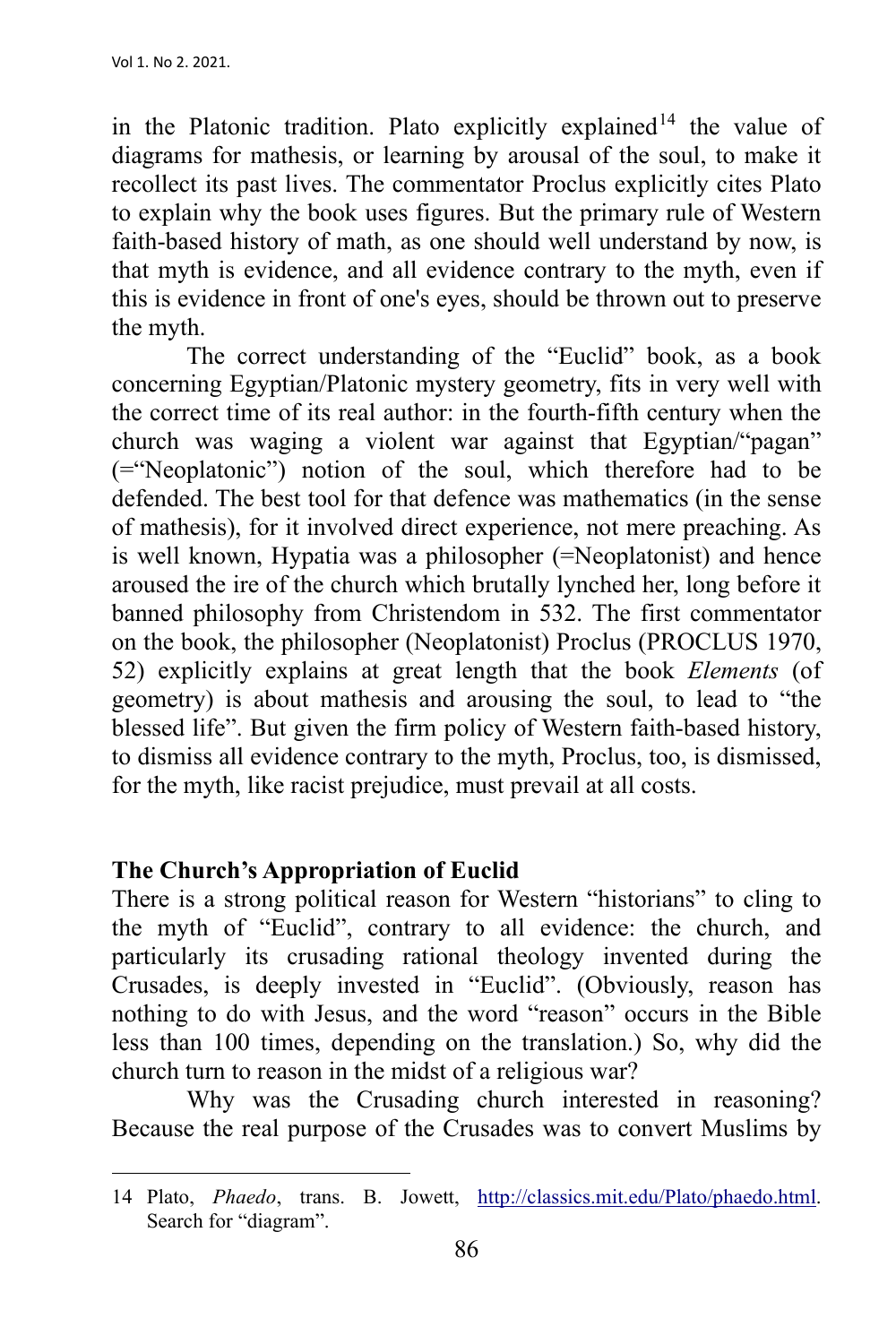force, in the manner the "pagans" of Europe were earlier converted to Christianity. But this earlier strategy of conversion by force failed with Muslims, who were militarily too strong. Muslims also rejected the Bible as corrupted, so the Bible could not be used to preach to them. But Muslims accepted reason as in the aql-i-kalam or Islamic rational theology. Therefore, the Crusading church adopted reasoning, as in Christian rational theology which started during the Crusades.

However, there are two kinds of reasoning, (1)reasoning with facts and (2)reasoning without facts. Reasoning with facts was fatal to church dogmas, for facts are fatal to church dogmas. For example, Aquinas reasoned about angels  $(AQUINAS \text{ [n. d.]})$ ,<sup>[15](#page-11-0)</sup> but, obviously, there are no facts about angels, so he began with axioms<sup>[16](#page-11-1)</sup> (=assumptions) about angels. Many other church dogmas such as God, heaven, hell, etc., would all collapse if reasoning with facts were used, for there are no facts related to those either. What the church realized was that the key conflict of its dogmas was not with reason (which conflict could be managed) but with facts (RAJU 2020b). (This was the time that the church actually adopted the Christian rational theology of Aquinas and his schoolmen to compete against the Islamic rational theology, or aql-i-kalam, propagated, among others, by Ibn Rushd/Averroes, whose books were first used by church universities to teach the reasoning of "Aristotle".)

Since, axiomatic reasoning, or reasoning based on assumptions, and divorced from facts, was a key political requirement of the Crusading church, therefore, when the *Elements* first came to Europe, as a Crusading trophy, the church appropriated it, since reasoning without facts, or axiomatic reasoning, is not found in "Aristotle".

That is, to fit the "Euclid" text to its political purpose, the church brazenly "reinterpreted" the book *Elements* as a book about metaphysical reasoning divorced from facts. (Through centuries of "adjusting" the Bible to meet similar immediate political requirements, church priests had gained mastery over such manipulation and

<span id="page-11-0"></span><sup>15</sup> Thomas Aquinas, *Sumnma Theologica*, n.d., http://www.newadvent.org/summa/1052.htm#article3.

<span id="page-11-1"></span><sup>16</sup> I am assuming that people understand the modern sense of "axiom" as an assumption, as used in formal mathematics, and as described in the class IX Indian school math text, p. 305 ("Axioms are statements which are *assumed* to be true without proof", emphasis added). https://ncert.nic.in/textbook.php?iemh1=a1-15.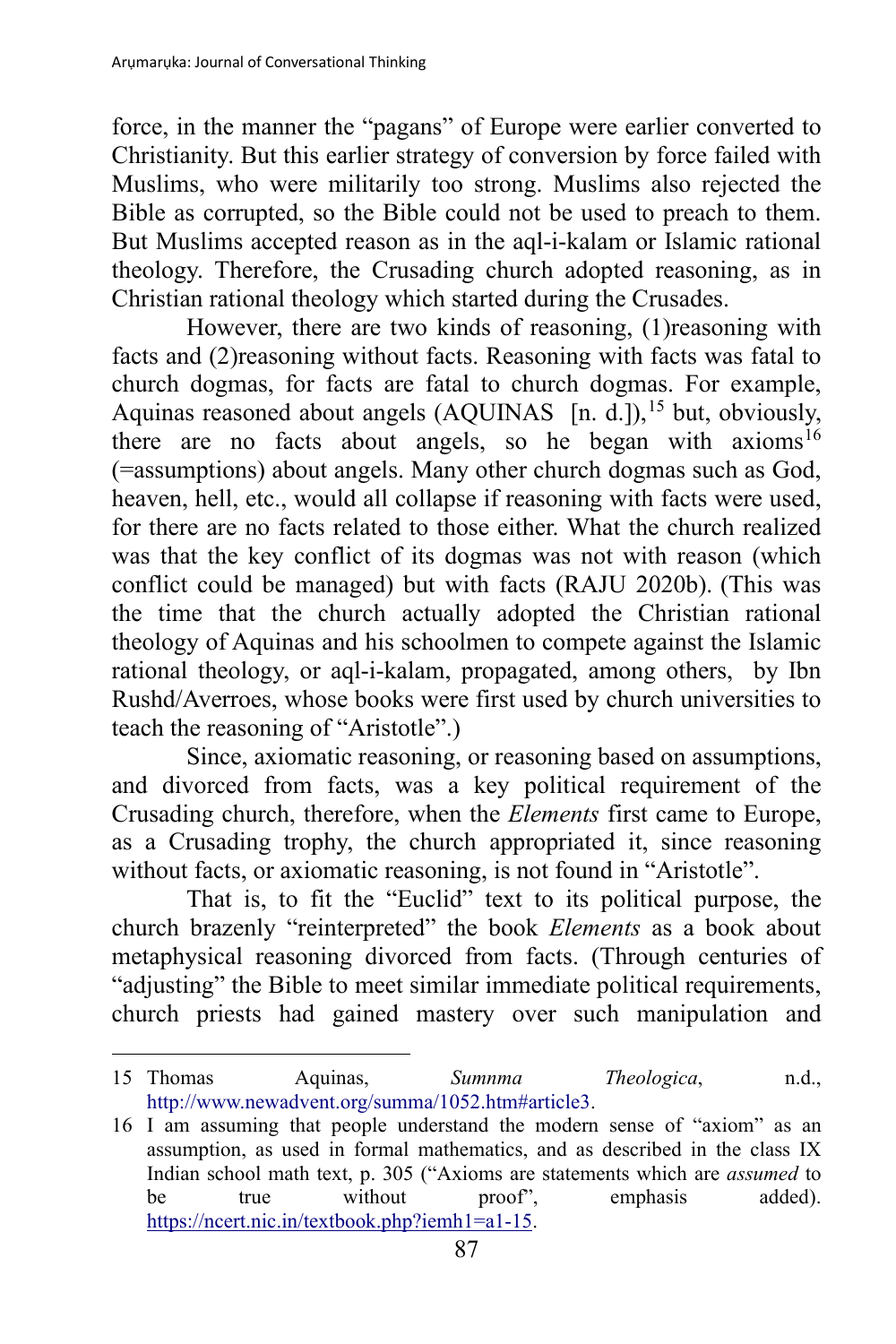reinterpretation of texts.) The fact that for 750 years no Western scholar questioned the deviation of the actual "Euclid" book, from the myth of axiomatic proofs in it, is a tribute to the church hegemony over the Western mind. Far be it from any Western scholar to be sceptical enough to ask due to what social circumstances anybody in the minus 3rd century CE (the supposed date of "Euclid") would write a book that suited the political requirements of the crusading church 1500 later; so well-suited, in fact, that the church would adopt the book as a text for the next 8 centuries.

### **The Fallibility Of Deduction**

But perhaps there is something even more astonishing about Western gullibility. Though Dedekind, Russell, and Hilbert, all pointed out the falsehood of the (church) *myth* of axiomatic proofs in "Euclid's" *Elements*, they all accepted part (iii) of the "Euclid" myth: the church *superstition* that axiomatic proofs are infallible hence "superior" to empirical proofs, which are fallible.

Like all church dogmas, such as the infallibility of the pope, the belief in the infallibility of deduction, too, is contrary to the most elementary observation. As any mathematics teacher knows, students of mathematics frequently make mistakes in deductive proofs. These errors in deductive proofs are far more frequent (RAJU 2018b) than errors in empirical proofs. Especially, there are frequent errors in purported deductive proofs of complex problems such as the Riemann hypothesis, or the abc conjecture, or even in a game of chess. In fact, unlike the occasional error in observation or empirical proof, a complex task of deduction *almost invariably* involves errors, since the human mind is *more* fallible than the human senses.

It is no use saying that a *valid* deductive proof is infallible since that is a tautology that applies equally to valid empirical proofs. The question is: how does one *know* that a given deductive proof is actually valid? Correcting the manifest errors of deduction involves either induction (repeated re-checking of the purported proof) or reliance on authority (opinion of an authoritative mathematician). So, since the validity of a deductive proof is decided by induction or reliance on social authority, deduction is decidedly weaker than either induction or empirical proofs.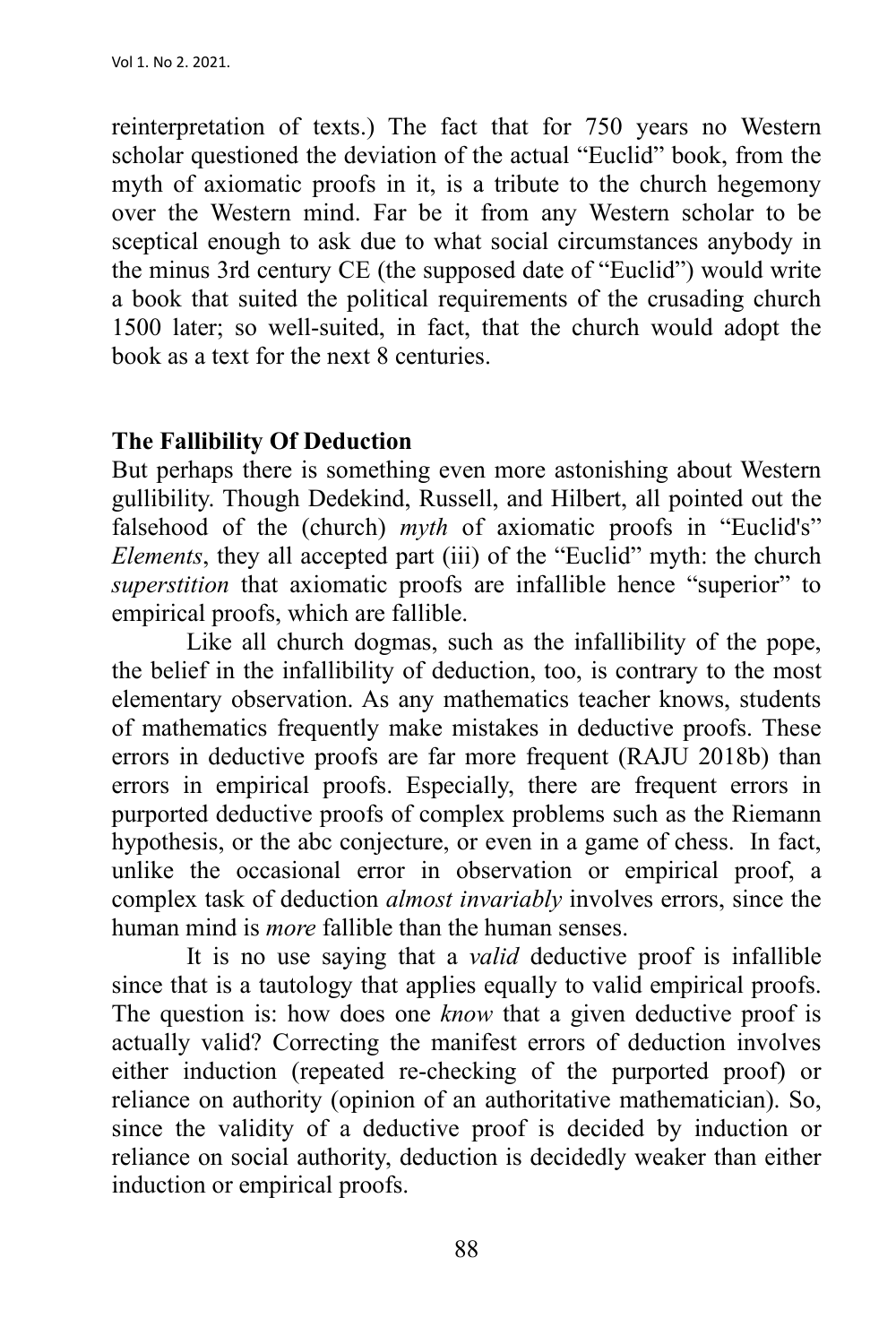In short, axiomatic/deductive proofs are far MORE fallible than empirical proofs. The "Euclid" book itself is the perfect and most hilarious example of the fallibility of deductive proofs: for 750 years it was regarded in the West as the model of axiomatic proofs, when it actually has none!

## **Why Formal Mathematical Theorems are Invalid Knowledge**

However, there is a further problem with deductive proofs. Mathematical theorems, *even if validly proved*, are invalid knowledge. Hence, the people's philosophers (Lokayata) from India rejected deduction as fallible thousands of years before the church declared it as infallible! The Lokayata objection was simple: deduction may begin from false premises. The classic Lokayata example (SURI 2000) was that observing a wolf's footprints, people wrongly inferred that a wolf was around, when in actual fact the wolf's footprints were made at night by a man to demonstrate the fallibility of deductive inference.

In formal math, it gets much worse than that: for the axioms (=assumptions) are *not* based on empirical observation but are metaphysics (= irrefutable in the Popperian sense). They have to be, for a chain is only as strong as its weakest link, and if the starting point of a chain of deductive inferences (mathematical proof) is empirical, hence fallible, so would be its conclusion (the mathematical theorem). That negates the whole basis of formal math that deductive proofs are used since they are (supposedly) infallible. Of course, the metaphysical nature of axioms greatly suited church rational theology: for the truth of metaphysics can only be decided on authority. Aquinas inferred the properties of angels (who do not exist in fact) from the axiom that angels occupy no space,  $17$  and no one could challenge his authority because he was glorified as a saint. Nor can anyone today challenge the axioms of formal mathematics laid down exclusively by "superior" Westerners.

Modern-day logicians and philosophers accept the Lokayata argument but try to dodge its force by using a euphemism to describe the invalid knowledge (formal mathematical theorems) resulting from deductive inference as "relative truth", relative to the axioms. It was to

<span id="page-13-0"></span><sup>17</sup> Aquinas, *Sumnma Theologica*, First Part, Q. 52, article 3. http://www.newadvent.org/summa/1052.htm#article3.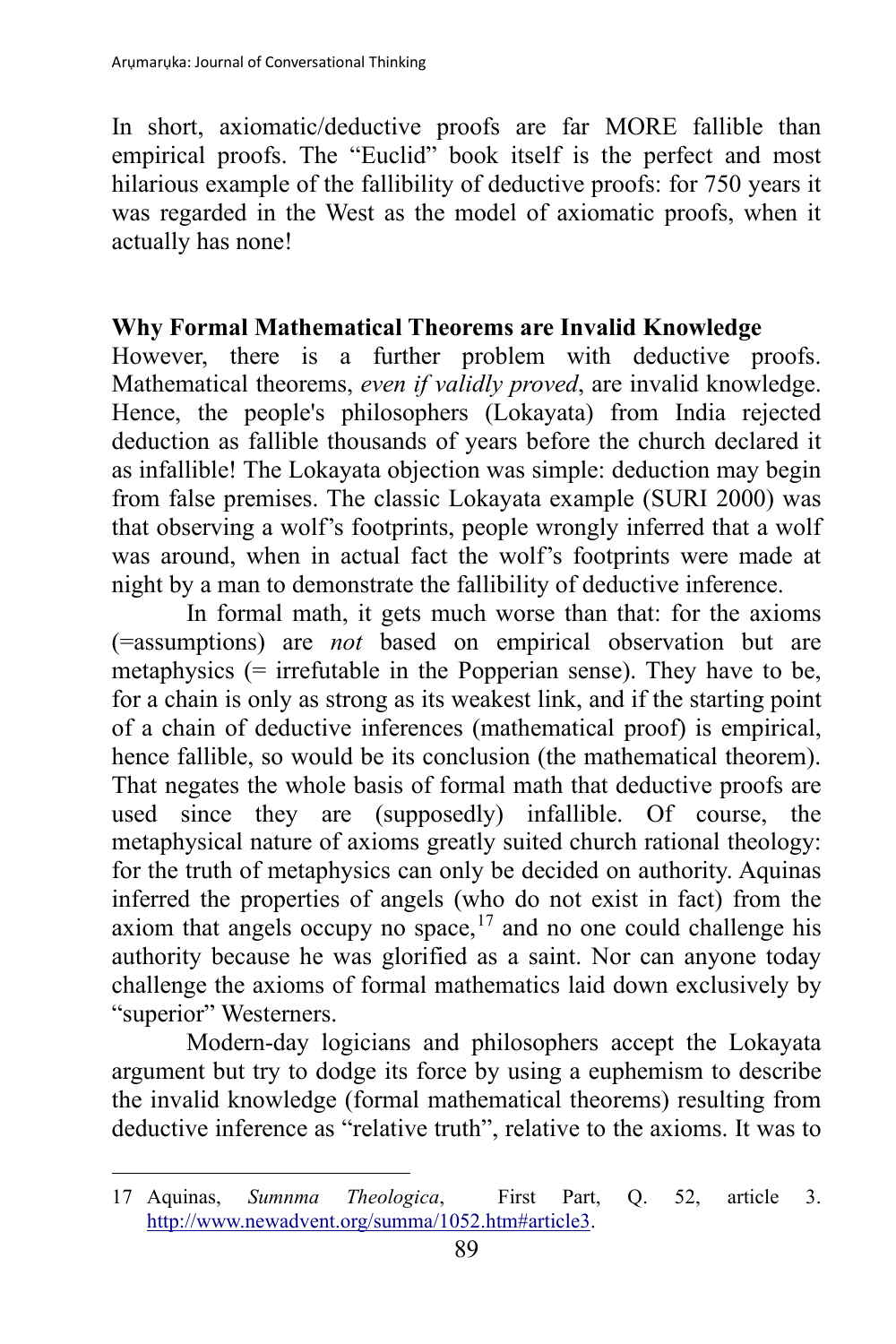expose this idea of mathematical theorems as *at best*, relative truths, relative to axioms, that I used the rabbit theorem in my censored article. The point is that absolutely any nonsense whatsoever may be a "relative truth".<sup>[18](#page-14-0)</sup>

People believe that such absolute nonsense cannot arise in actual mathematics. That is, they believe the axioms of mathematics must have some relation to reality, therefore the theorems must too. This is just the belief of the faithful who do not understand the metaphysics of infinity underlying the axioms of set theory, on which all current formal mathematics is based.[19](#page-14-1) For example, the Banach-Tarski theorem asserts that a ball of gold may be divided into a finite number of pieces which can then be reassembled, without stretching, to create two balls of gold identical in size to the first. This is a simple recipe for using set theory to get infinitely rich! This is obvious nonsense, but most people do not have the technical background to grasp why this nonsense is an inevitable aspect of present-day mathematics, just as Aquinas' nonsense was an essential aspect of the Crusading theology of reason.

Since, however, this issue (axiomatic set theory) is too technical to take up here, we will limit ourselves, to the fact that the Pythagorean theorem is invalid knowledge. While Hilbert's (or Birkhoff's<sup>[20](#page-14-2)</sup>) axioms do result in an axiomatic proof of the "Pythagorean theorem", this "rigorous proof" does NOT help to make it true in the real world.

Thus, the "Pythagorean theorem" is obviously false for (geodesic) triangles drawn on the curved surface of the earth. Thus, the theorem assumes that we are speaking of a triangle consisting of straight lines, but it is impossible to draw straight lines on the curved surface of the earth: the shortest distance between two points is a

<span id="page-14-0"></span><sup>18</sup> There is also a further caveat to be attached the concept of deduced knowledge as relative truth: it is relative to the axioms *and* logic, but we will not go into it here. (RAJU 2001).

<span id="page-14-1"></span><sup>19</sup> See for example my lectures at the Universiti Sains Malaysia (2010), on axiomatic set theory, with typos corrected, posted at http://ckraju.net/sgt/technical-presentations-faculty/ckr-sgt-tech-presentation-2.pdf.

<span id="page-14-2"></span><sup>20</sup> (BIRKHOFF 1932) These were the axioms whose use was recommended by the Yale School Mathematics Study Group, after the "Sputnik crisis" (SCHOOL MATHEMATICS STUDY GROUP 1961)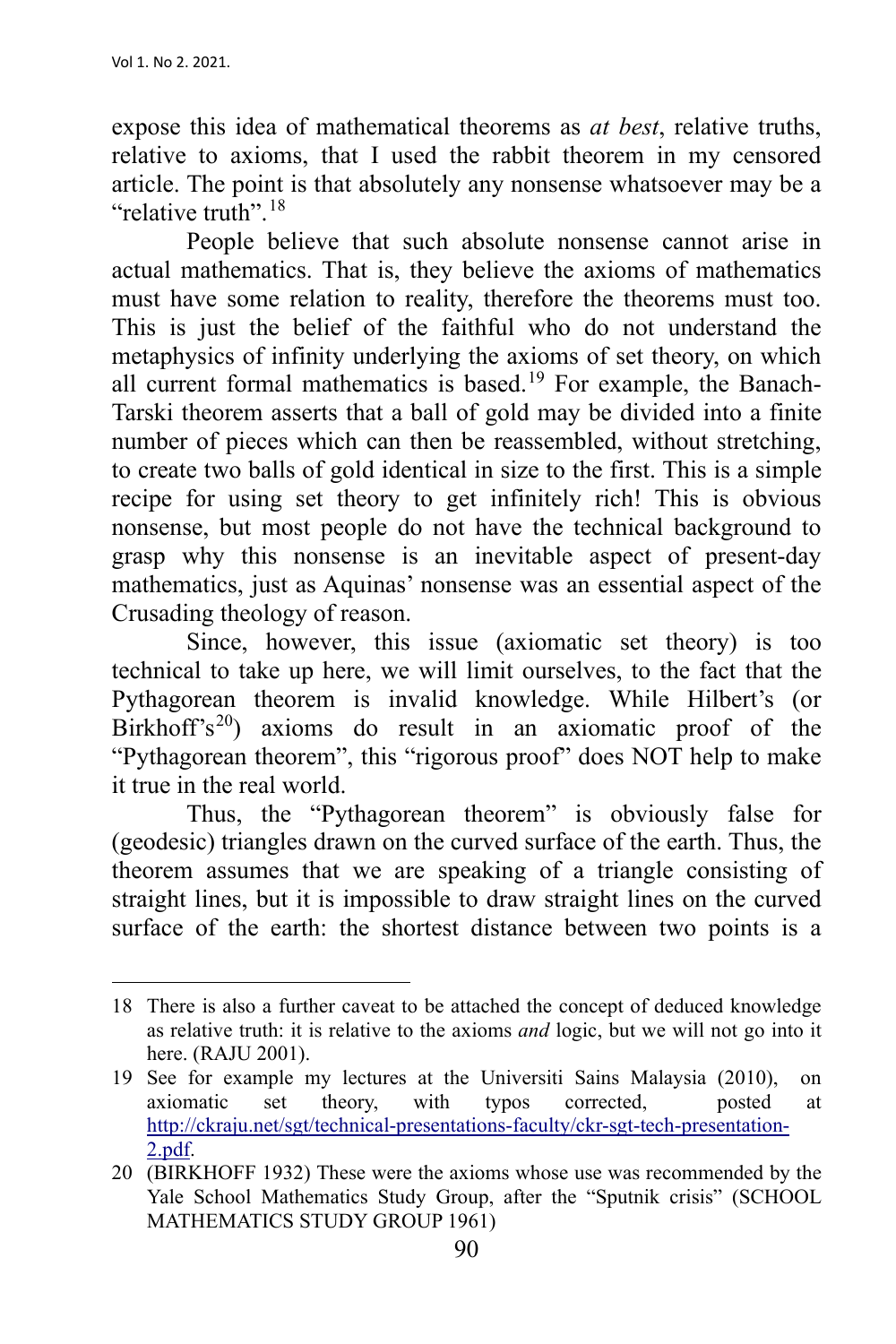curved line. This aspect of "non-Euclidean geometry", for calculating longitudes, using (geodesic) triangles (today called plane navigation) was known to  $7<sup>th</sup>$  c. Indian mathematicians,<sup>[21](#page-15-0)</sup> from centuries before the date of the earliest "Euclid" manuscript. It was, however, unknown to Europeans who accepted mathematical theorems as true and used it to determine longitude by "heaving the  $log^{322}$  $log^{322}$  $log^{322}$  and consequently faced numerous navigational disasters from the  $16<sup>th</sup>$  to the  $18<sup>th</sup>$  century. Perhaps it is necessary also to point out that the "Pythagorean theorem" is not true anywhere in (curved) space either. It is not true anywhere in the real world. Naturally, there is no notion of "approximate *truth*" in formal mathematics, for a mathematical proposition is either true or false. There is, however, a notion of approximate *calculation* (even in regard to the "Pythagorean proposition") from normal math from ancient times, as explained in the section below on the Pythagorean calculation.

In short, all three aspects of the Euclid myth, (i) that Euclid existed, (ii) that there are axiomatic proofs in the book attributed to "Euclid", (iii) that axiomatic proofs are in any sense "superior" to normal proofs, lie shattered. Driving that home is necessary to bury forever the White/Western claim of "superiority".

## **Greediots**

What is most curious, is the fact that Western scholars still hang on to the claim of "superiority", at the core of racism, for that claim of superiority is what is the most essential part of the "Euclid" myth. That is, even after the humiliating public exposure of the total absence of axiomatic proofs in "Euclid", the most respected Western historians like Heath, Gillings, Needham (1981), and Clagett (CLAGETT, 1999), right up to the late 20th century, and Indian school texts in the 21st century, continue to assert that the "Pythagorean" "theorem" is a formal mathematical theorem of "Euclid"! To reiterate, the simple fact to the contrary is there was no formal  $(=$  axiomatic) mathematical proof of the Pythagorean theorem before the 20th century.

<span id="page-15-0"></span><sup>21</sup> Bhaskara 1, *Mahabhaskariya*, 2.5.

<span id="page-15-1"></span><sup>22</sup> For a quick account, see http://ckraju.net/papers/presentations/Bengaluruday1.html, or the related video on "Euclidean geometry vs rajju ganita", https://www.youtube.com/watch?v=ERm25QgyW1w.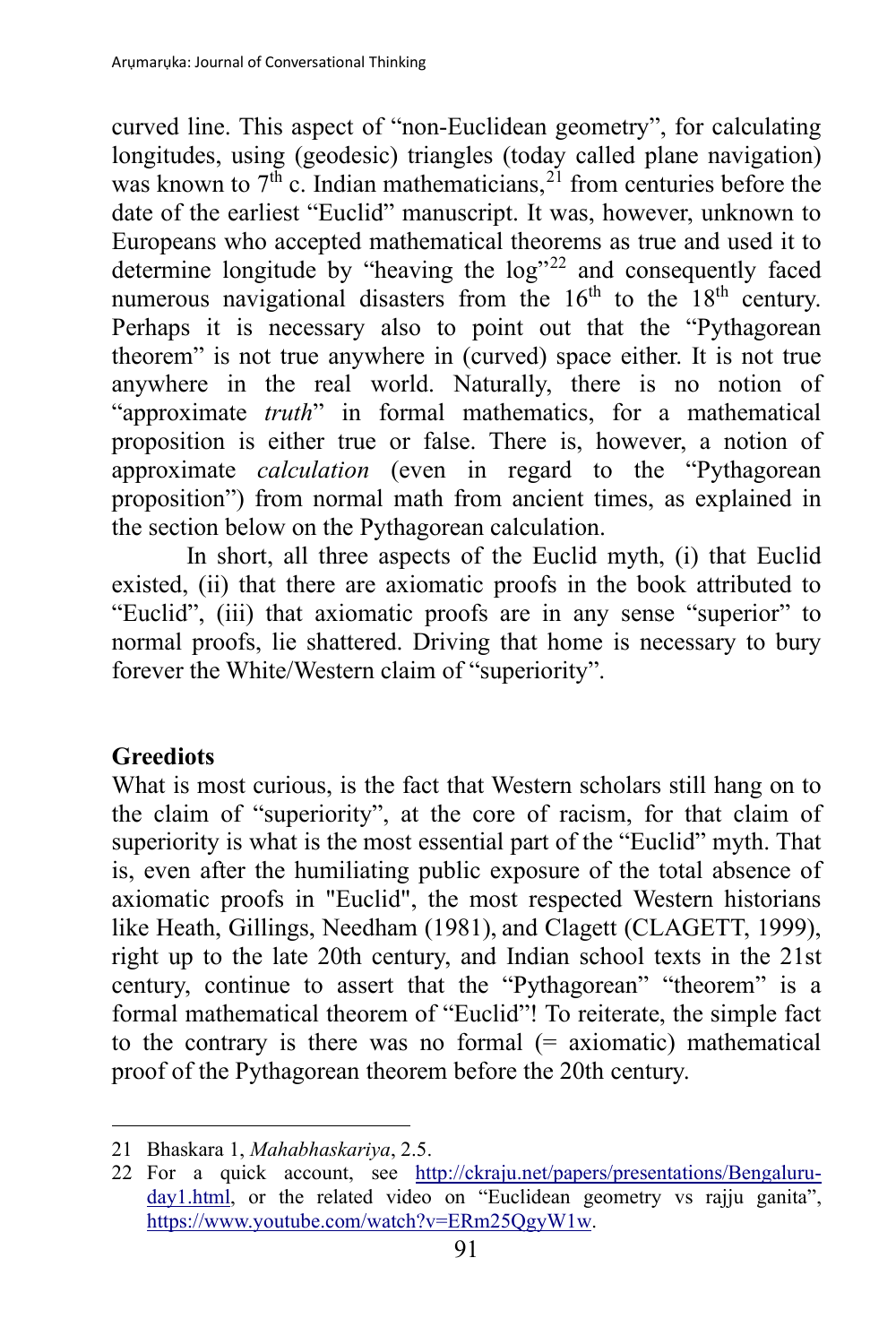Greediots is the only word for people who so persistently stick to myths about Greek superiority in math, without the slightest evidence, and by trying to marginalise all the counter-evidence. It is only poetic justice to apply this term "Greediot" to Gillings (GILLINGS 1972) a racist who first coined the term "pyramidiot", while claiming that Egyptians lacked knowledge of the "Pythagorean" proposition. It also applies to Egyptologists such as Clagett, and it needs to be applied even to one of the most respected among Western historians, namely Needham. Western historians will forever stick to this false claim of axiomatic proofs in the "Euclid" book, because repeating a publicly exposed lie is their last desperate way to hang on to the claim of Western civilizational superiority, which substituted racism and its claim of White superiority, and is still so essential to the Western self-image. Euclid must fall to bring that racist self-image in line with reality.

One should expect resistance. Thus, the ignoble prize for Greediocy, and assertions of White/Western superiority, should go to the historian Lefkowitz who is indignant that some people have been trying to demolish the myths about Greek achievements in mathematics and science. Accordingly, she has written a book, *Not out of Africa* (LEFKOWITZ 1996) to contest some of the previous attempts such as those of James (2001), Diop (1974), and Bernal (1987), against the myths of Greek achievement in mathematics and science. Her version of the technique of using "Western myth as evidence" is simplicity itself: she simply cites an "authoritative" Western historian who has already done that! This plays on the psychology of the colonized, who are persistently taught that *only* Western sources are reliable, a cardinal principle of Wikipedia even today.

For example, as Diop correctly pointed out, the volumes of the sphere (approximately) and the cylinder were known to Egyptians and are found in the Ahmes (Rhind) papyrus (CLAGETT, 1999), which is over a thousand years before Archimedes, who is credited with a book on the Sphere and Cylinder (HEATH 1996), based solely on 16<sup>th</sup> c. accretive Byzantine sources! (FOWLER 2004). Note that between the date of Archimedes and the date of his supposed source, the current formula for the volume of a sphere had been derived in India (RAJU 2007). Though a professional historian, Lefkowitz deliberately never mentions any actual primary source. Her anxiety is to somehow re-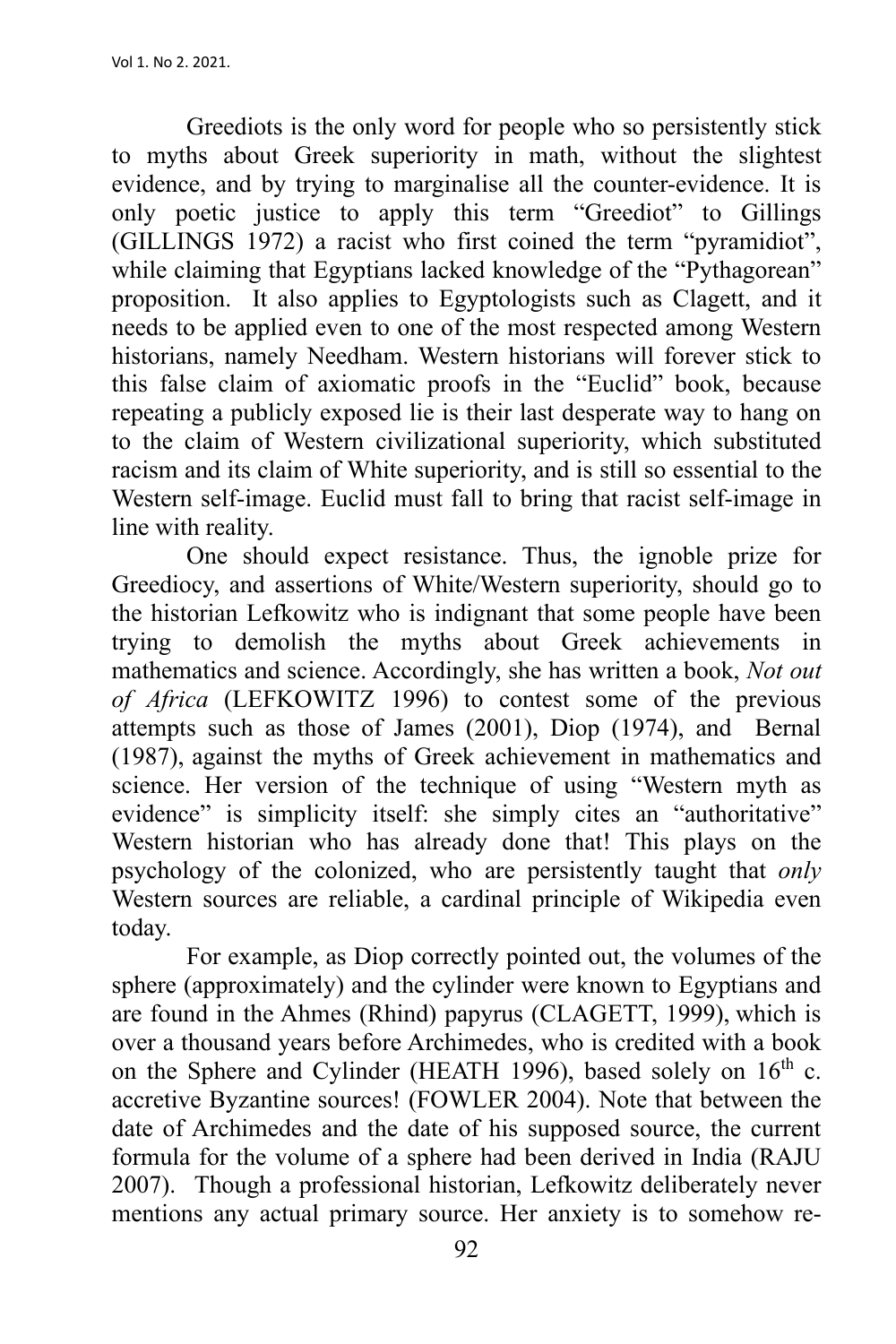assert Greek "superiority", by establishing that the  $16<sup>th</sup>$  c. "Archimedes" did something "superior" to Egyptians. To this end, she cites the authority of Palter, and then goes on to assert (LEFKOWITZ 1996, 153) that "Archimedes determined that the volume of the cylinder was 3/2 the area of the sphere".

This is hilarious. Obviously, Lefkowitz is mathematically and scientifically illiterate, and never even properly did her school math, for she is comparing volumes and areas! Noticeably, also, Lefkowitz's book has been highly praised by numerous closet racists, who are presumably equally mathematically illiterate, but equally anxious to attack Afrocentrism any which way.

This also shows the extreme extent of nonsense to which Western "historians" will descend, to defend their absurd claim of the purported superiority of "Greeks", to whom the Crusading church method of metaphysical reasoning in mathematics has been wrongly attributed. That false claim is an essential link in the propaganda of civilizational superiority, and the resulting globalisation of colonial education. Therefore, it is necessary to repeatedly trample on such claims, and expose them, for they are at the core of the beliefs which ensure the persistence of racism and colonialism.

### **"Pythagorean" Theorem Versus the "Pythagorean" Calculations**

Finally, let us take note that the term "theorem" is critical to the church/racist/Western propaganda of civilizational superiority, hence it is today asserted that mathematics is solely about proving theorems, as is the case in formal mathematics (Western ethno-mathematics). As explained above, formal reasoning, or metaphysical reasoning, without facts, is an invention of the crusading church to enable it to adopt its theology of reason. Since the church concern was solely with conversion, or with persuading people, hence with proof, the church kind of proof (based on axiomatic reasoning divorced from facts) was declared as the key aim of "superior" mathematics! In actual fact, all practical value of mathematics comes from calculations [even if proofs are missing, as in the S-matrix expansion of quantum field theory, at the core of current physics, where there is no proof of convergence of even a single term in the expansion (RAJU 1983)].

Also, many times, formal (or church) mathematics, is confounded with Egyptian mystery mathematics explained by Plato, and Plato is cited to assert that the practical concerns of mathematics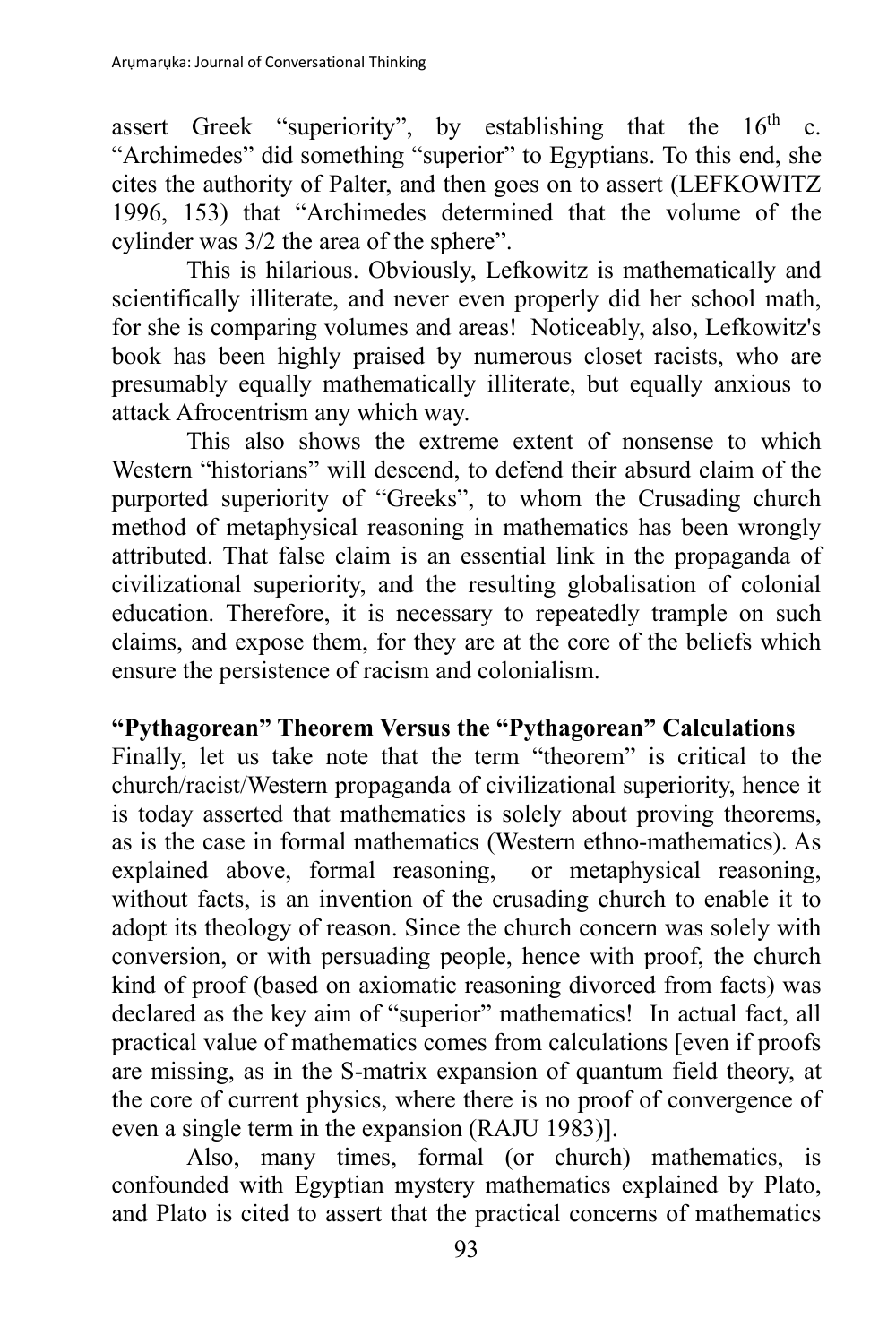are of little value. This is a matter on which Hardy (1940) dwelt at great length, arguing that mathematics is concerned, like poetry, with beauty. Though Plato was indeed concerned with the effect of mathematics, like music, on the soul, Hardy's assertion hides the fact that that Egyptian/Platonic notion of soul was cursed by the church (see: RAJU 2003, chp. 2, "The curse on 'cyclic' time"), and has no place in formal (church) mathematics.

Hence, formal mathematics also has no relation to soul arousal (or aesthetic value): it is manifestly ugly metaphysics. Hardy accepts that he has no definition of beauty, but says we all have an intuitive understanding of aesthetics. Why then should we reject the intuitive understanding of millions of schoolchildren who reject formal math as ugly, and abandon it, though the same schoolchildren have no difficulty in appreciating music, without learning anything about music? They understand better than Hardy the ugliness of formal mathematics, without knowing that its ugliness stems from its being a church metaphysics of infinity, unrelated to Plato's idea of mathematics as similar to music. Hardy, unfortunately, conflated the two distinct types of mathematics: Platonic mathematics and church mathematics. Formal (church) math has no beauty in it.

Also, none of these purported aesthetic claims about mathematics are publicly explained to the vast number of colonized students who study mathematics solely for its practical applications, to science and engineering. But the practical applications of mathematics are often deprecated, as something inferior (though this claim too is carefully kept away from the bodies which fund mathematics solely for its practical applications).

What, then, is "superior"? Certainly political or religious value to the church (of value to the coloniser) is the least important thing to the colonized, anything else would be undoubtedly superior. Therefore, the colonized need to thoroughly reject formal math.

Thus, it is important to discriminate between the inferior formal "Pythagorean" *theorem* and the superior normal "Pythagorean" *calculation*, required for practical applications. The Pythagorean theorem, as stated in the book "Euclid's" Elements, is no good for calculations needed for practical applications. In India, long before the Pythagoreans, the proposition was stated for a rectangle and its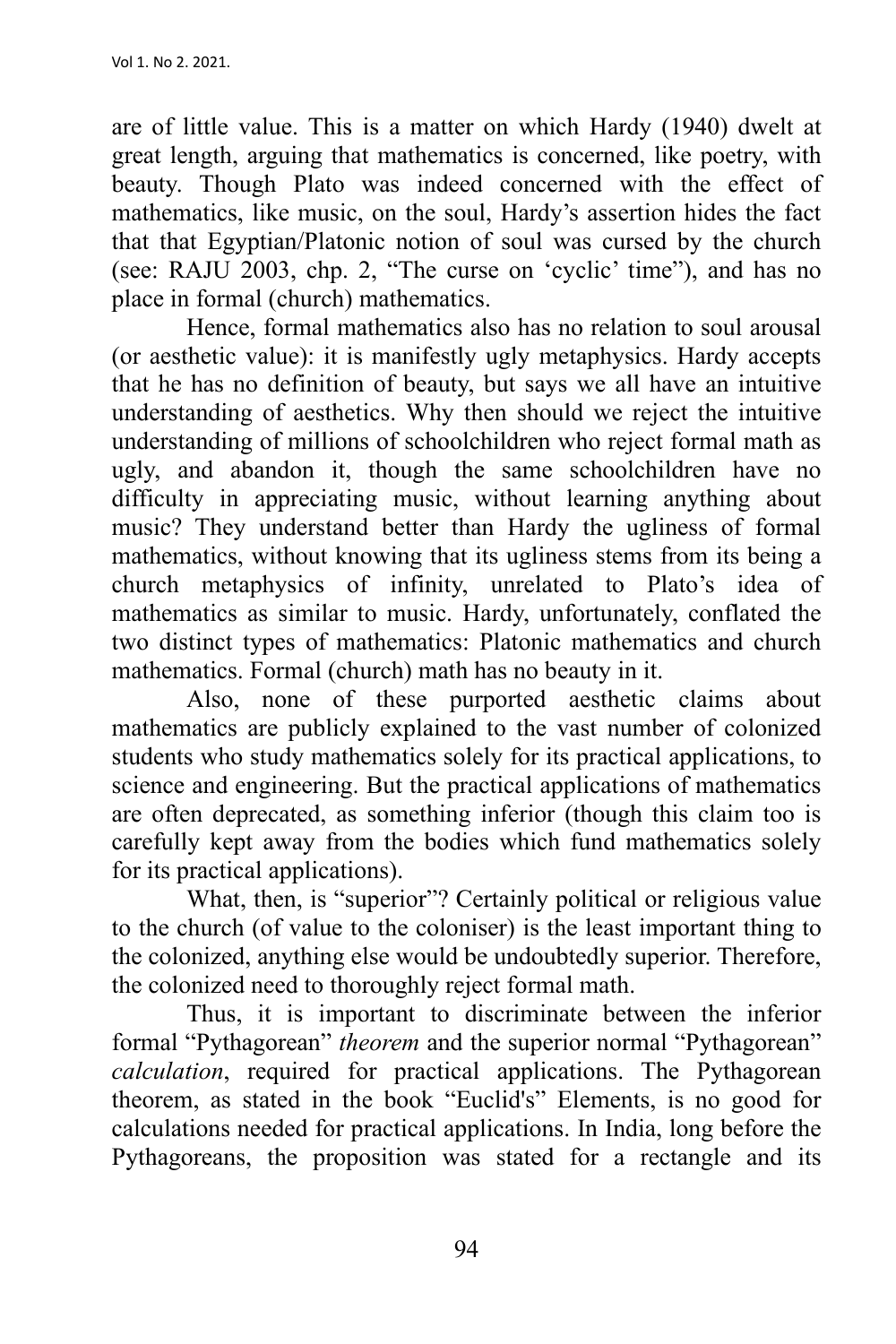diagonal, $^{23}$  $^{23}$  $^{23}$  rather than a right-angle triangle. We will use this form of the proposition since Gillings, quoting Heath, goes so far as to suggest that Egyptians did not know what a right-angled triangle was, and hence could not have known the "Pythagorean proposition". But as the Ahmes papyrus shows the Egyptians certainly knew about the rectangle and its diagonal.

The "Pythagorean" *calculation* has two forms:

(1) calculation of the diagonal from a knowledge of the sides of the rectangle

(2) calculation of the sides from a knowledge of the diagonal and its angle with one of the sides.

The Pythagorean *calculation* is truly superior since one can deduce the "Euclidean" form of the Pythagorean *theorem* from (1), but not vice versa. But, to actually carry out the calculation, we first need knowledge of square roots. This knowledge of square roots is found in the Berlin papyrus, and in Iraq, and in India, but was unknown to early Greeks<sup>[24](#page-19-1)</sup> who did not have even a systematic notation for fractions or any "algorithms" for division. Recall that "algorithm" is a term coming from al Khwarizmi's Latin name Algorimus or Algorithmus and that knowledge of algorithms came to Europe (RAJU 2020a) through his book Hisab al Hind. This has not prevented present-day mathematics from dishonestly speaking extensively about "Euclid's division algorithm"—such is the standard of the Western history of mathematics.

European ignorance of square roots, and the fact that their knowledge of it came through Arabs, is clear from the current mathematical term "surd" for  $\overline{\Phi}$ 

<span id="page-19-0"></span><sup>23</sup> Manava sulba sutra 10.10. This distinction between hypotenuse and diagonal is essential because racists like Heath did not understand the point about the Pythagorean proposition applied to the diagonal of a rectangle.

<span id="page-19-1"></span><sup>24</sup> Square roots bring in a non-integer form of the proposition. Pythagoreans were concerned with integer triples because of the theory of music ("Pythagorean scale"), where using square roots, as in the modern equal tempered scale results in loss of musicality. That is, the church intervention in music (apart from mathematics) too resulted in loss of aesthetics! See, Raju (2007), and the excerpt at http://ckraju.net/music/MathAndMusicEastAndWest.pdf.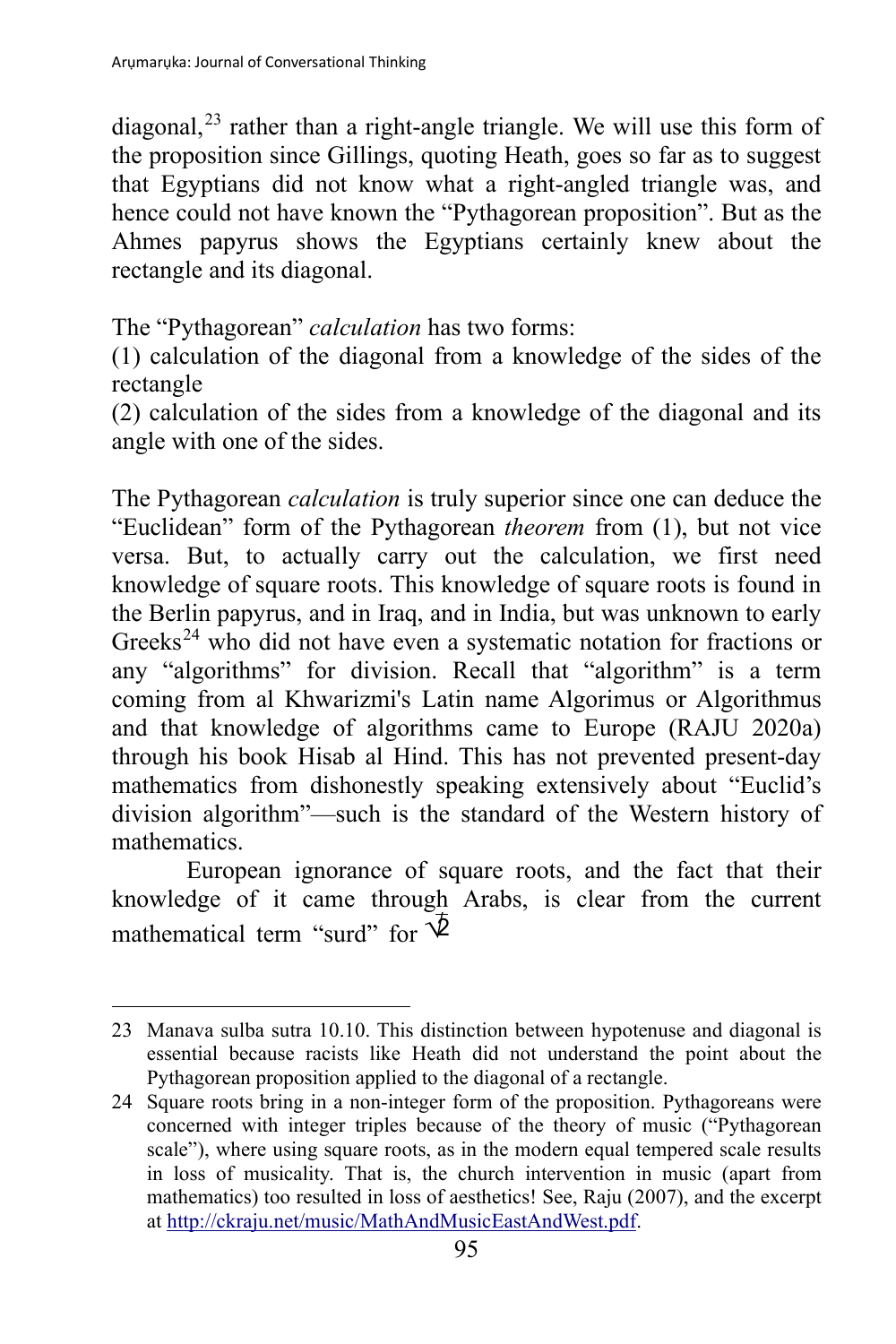to do with square roots? Recall that  $\overline{\Psi}$  is the diagonal of the unit square, and the Sanskrit word for diagonal is karna (and that this diagonal arises in the "Pythagorean" proposition, as stated in the Manava sulba sutra 10.10). However, the Sanskrit word karna also means ear. Hence, the wrong translation of bad diagonal  $=$  bad ear  $=$ deaf, in al Khwarizmi, was translated to the Latin surdus. That is, Europeans first learned about square roots from India via Arabs, after the  $12<sup>th</sup>$  c, and had not the foggiest idea of the meaning of the terms they translated.

The second form of the "Pythagorean" calculation requires "trigonometry" which, too, Europeans learned from India, through Arabs, after the  $12<sup>th</sup>$  c. This is clear from the fact that the word sine from the Latin sinus or fold is (as the OED informs us) from the Arabic jaib (=pocket) a misreading of jiba from the Sanskrit jiva for the sine, written as the consonantal skeleton jb in Arabic. The European lack of understanding is clear from the very word "trigonometry", and the present-day miserable definition of sine as related to triangles,  $25$  though the concept actually relates to a circle. I have already dealt with the superiority of the Pythagorean calculation earlier (RAJU 2017b),  $^{26}$  $^{26}$  $^{26}$  even in this article.

The Western apologist, anxious to defend the claim of superiority of formal math, will rush in with the apologia that the Pythagorean *theorem* is an approximation. But, first, there is no concept of approximate "truth" in formal math since propositions must be either true or false, not 0.9% true or 0.2% false. Secondly, approximate knowledge is worthless without an *estimate of the error*: it is like telling a shipwrecked sailor in the sea that he is "approximately near" land, where "approximately near" might mean anything from 30 m to 300 km which may be the difference between life and death! But the "theorem" provides no such error estimate. Indeed, the pretence that it is a theorem, or some special and "superior" kind of "exact" knowledge, is tied to grandiose myths of exactitude and eternal truth in mathematics, and that grandiosity precludes the possibility of spelling out the degree of approximation, for spelling that out would make it manifest that "Pythagorean

<span id="page-20-0"></span><sup>25</sup> E.g., class X Indian school text, pp. 174-75. https://ncert.nic.in/textbook.php?jemh1=8-15.

<span id="page-20-1"></span><sup>26</sup> http://ckraju.net/papers/Manuscript-Black-thoughts-matter-accepted-version.pdf.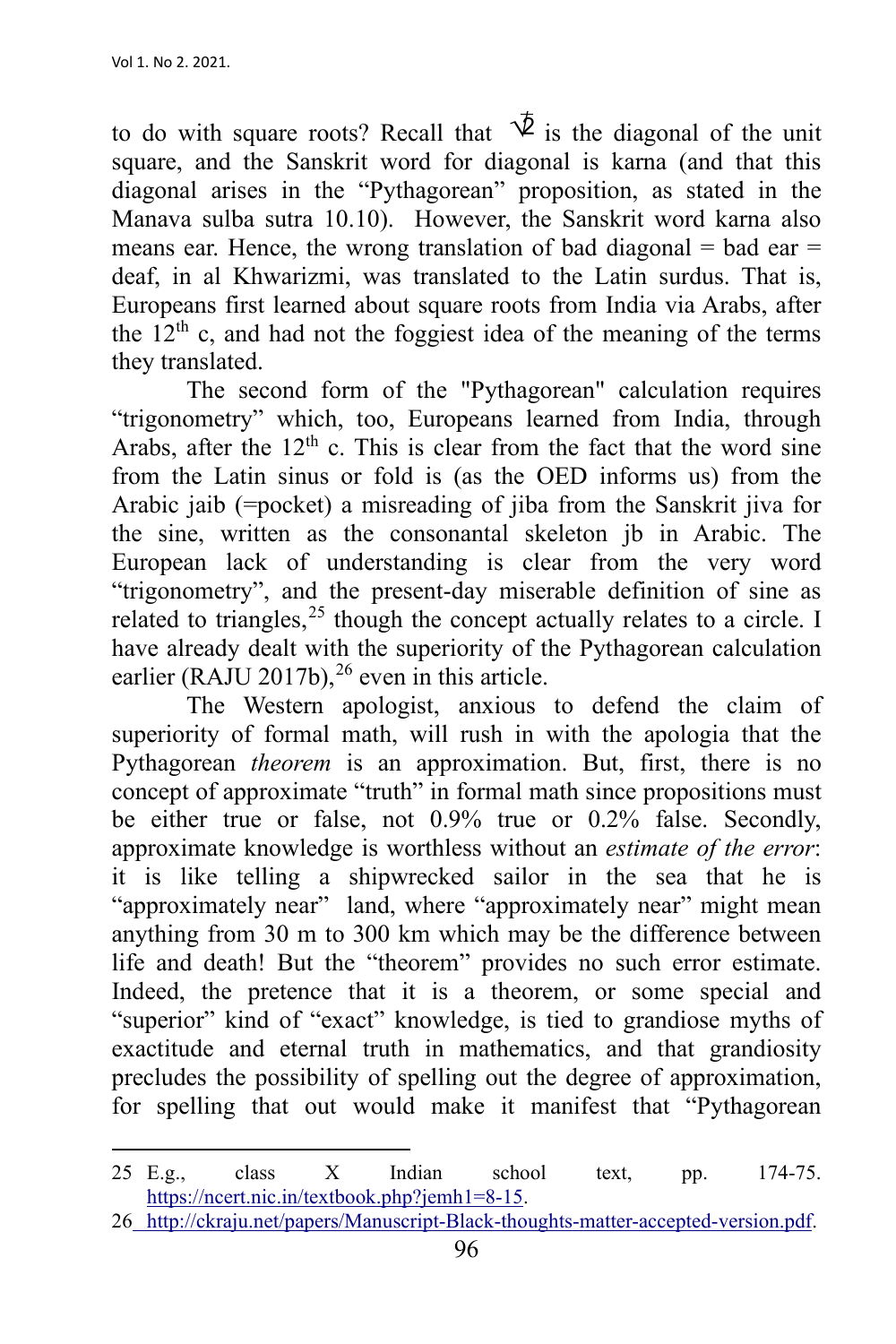theorem" is at best only approximate knowledge, as others well knew, and as explicitly stated in the sulba sutra. The whole ground for the claim of the "superiority" of Western/formal math would then be lost.

In the practical use of the Pythagorean proposition, the distinction between theorem and approximate calculation becomes important. The Pythagorean proposition, which applied the (approximate) theory of plane navigation, was extensively used by Europeans, to determine longitude by "heaving the log", until the 18th century. Thousands of sailors drowned due to the delusion that the Pythagorean theorem is an exact truth, as in the name "exact science" applied to mathematics, though it is neither exact nor a science. (It is not science since the axioms are metaphysics, and not exact since axioms can hence never be true in the real world.) Consequently, the theorems (relative truths) can never be exactly true in the real world.

In the case of the *calculation*, one can estimate the "error". But to be able to estimate the error in the Pythagorean calculation, one needs to know the correct radius of the earth. In this department, too, Europeans lagged thousands of years behind others due to their inferiority in mathematics. Certainly, Greeks and Romans were unaware that the earth is even round (despite tall claims about Eratosthenes based on some 19th-century texts), and the documentary evidence for this ignorance comes from the fifth century Bible or even its later day versions.<sup>[27](#page-21-0)</sup> In contrast, the fifth century Aryabhata, in India, stated (SHUKLA & SARMA 1981) that the earth is round (GOLA 6), and the very word Gola or the name for earth in Sanskrit, bhagola, means a sphere. Aryabhata's disciple Lalla (िश�धीवृ��द, 20- 36/CHATTERJEE 1981) gave the simple reason for the sphericity of the earth: contrary to the "gospel truth" of the Bible, far off trees cannot be seen no matter how tall.

Distant ships disappear over the horizon, which is circular, and measuring the zam, or distance to the horizon, enables one to calculate the radius of the earth, from the second (or trigonometric) Pythagorean calculation. This can be done very accurately as Indian astronomers demonstrated long ago, and as al Biruni verified while checking out khalifa al Mamun's physical measurement of  $1^{\circ}$  of the arc.<sup>[28](#page-21-1)</sup> The

<span id="page-21-0"></span><sup>27</sup> http://ckraju.net/hps-aiu/flat-earth-in-Bible.txt.

<span id="page-21-1"></span><sup>28</sup> For full details and original sources, see Raju (2007).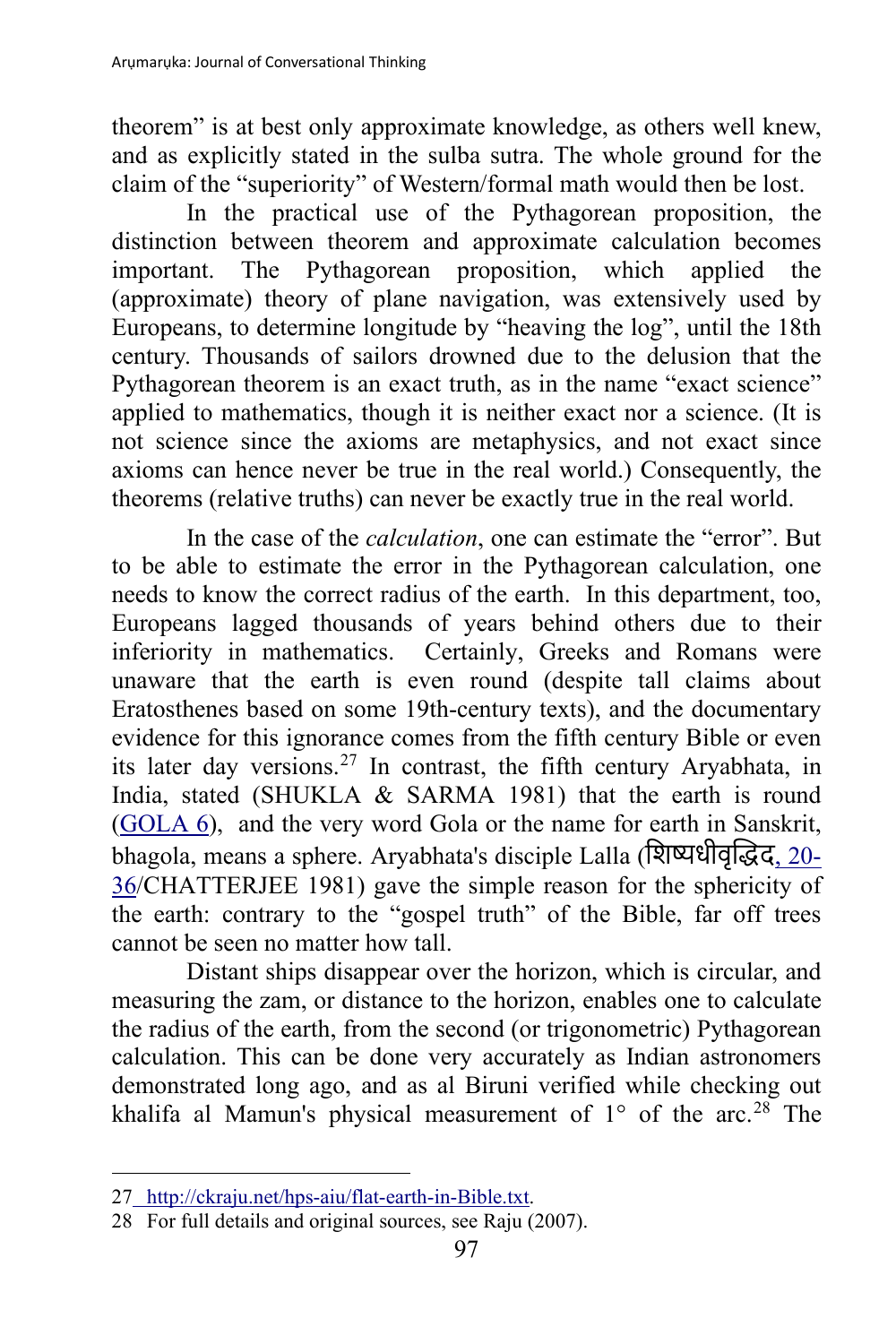accuracy was better than 1%, as can be ascertained from the wellestablished relationship between the Arabic mile and the English mile. This was because of the accuracy of angle measurements obtained by using the two-scale principle, incorporated into traditional navigational instruments (RAJU 2007, chp. 5) (and attributed on the doctrine of Christian discovery to Vernier). It is natural to believe that this ancient knowledge of the radius of the earth goes back also to ancient Egypt, though Westerners do not like such a claim because it exposes their extreme inferiority and backwardness in mathematics, totally contrary to their long-time boasts of superiority.

But the fact is that it was because of their bad mathematics that Westerners were bad navigators even in the so-called "age of discovery". In the  $15<sup>th</sup>$  c., Columbus underestimated the size of the earth by 40% and recorded that he had reached China when he was in Cuba. This wrong idea of the earth's size led to numerous navigational blunders ultimately resulting in Portugal passing a law in 1500 banning the carrying of globes aboard ships. Vasco da Gama was ignorant of navigation, and did not even know how to determine latitude, and was brought by an Indian navigator from Melinde in Africa to Calicut (RAJU 2007). But such is the extreme vanity and dishonesty of Westerners, that Vasco derogatorily refers to the Indian navigator as a pilot (one who guides the ship near a shore)! Recall that the Gregorian calendar reform of 1582 was needed just because an accurate calendar, and the precise date of the equinox, are needed to determine latitude in the daytime, by the age-old technique, from an observation of solar altitude at noon.

The famous longitude problem of European navigation was a problem for Europeans alone, just because of their persistently inferior knowledge of the mathematics of the Pythagorean calculation, up until the  $17<sup>th</sup>$  c. In fact, as the seventh-century Indian mathematician Brahmagupta (the inventor of algebra) remarked, "ignorance of the Earth's radius makes longitude [calculations] futile".<sup>[29](#page-22-0)</sup> And Europeans, *therefore*, had the longitude problem, just because they lacked

<span id="page-22-0"></span> $29$  Brahmagupta ( $7<sup>th</sup>$  c.) "भूव्यासस्य अज्ञानाद् व्यर्थं देशान्तरं" ("ignorance of the radius of the earth makes longitude [calculations] futile", ब्राह्मस्फुट�सद्धांत, chapter 11, तन्त्रपर��ाध्याय, verses 15-16. (SHARMA, 1966).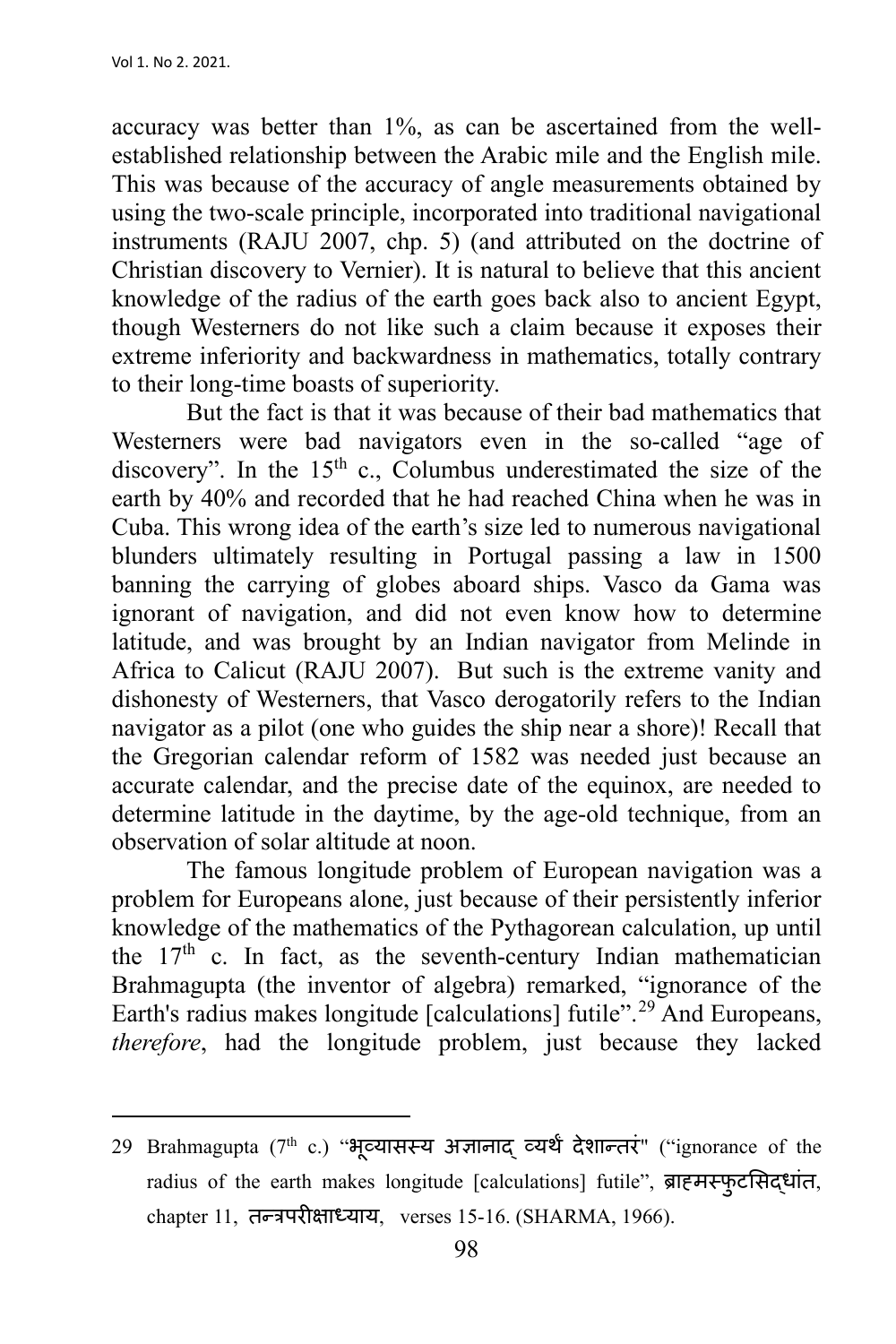knowledge of the full Pythagorean calculation, and were consequently ignorant of the radius of the earth.

One should not be misled by any related false history. Note that, on the doctrine of Christian discovery, the Jesuit general Clavius (BAMBERGENSIS 1607) published in his name, in 1607, accurate trigonometric tables stolen by Jesuits from India, but the theft is given away by my epistemic test (RAJU 2020d): the fact that Clavius did not know enough trigonometry (second Pythagorean calculation) to calculate the radius of the earth. Though Europeans claim to have measured the radius of the earth, at long last, in the late 17th century, few believed it then. Combined with the mathematical illiteracy of European sailors, this ensured that the longitude problem persisted until at least the mid-18th-century when it was officially declared to have been half-solved, and the British Board of longitude constituted by the British Parliament in 1711, finally gave away *half* its prize money in 1763.

The next time someone talks of the "superiority" of Greek mathematics, one should repeat this counter-story of the persistent mathematical inferiority of Europeans until the 18th century, combined with their persistent failure to understand math from elementary fractions to the Pythagorean calculation. It was this persistent mathematical inferiority of Europeans that resulted in the European navigational problems, and the deaths of thousands of European sailors until the mid 18th century. Doubtless, the Cambridge mathematician Hardy would have lit his pipe, leaned back in his armchair and lectured one of those drowning British sailors how extremely boring practical mathematics was (unless he happened to be the one drowning).

More importantly, one needs to understand the danger of blindly imitating the "superior" West in mathematics: there is nothing superior about Western mathematics, except that blind imitation makes it superior. In fact, the West got most of its math (most present-day school/college) math from elsewhere, and only added some false history and church dogma to it, both of which need to be rejected.

### **Colonial Education**

But, it is not enough to tell counter-narratives. The colonial education system, designed by the church, embeds propaganda in the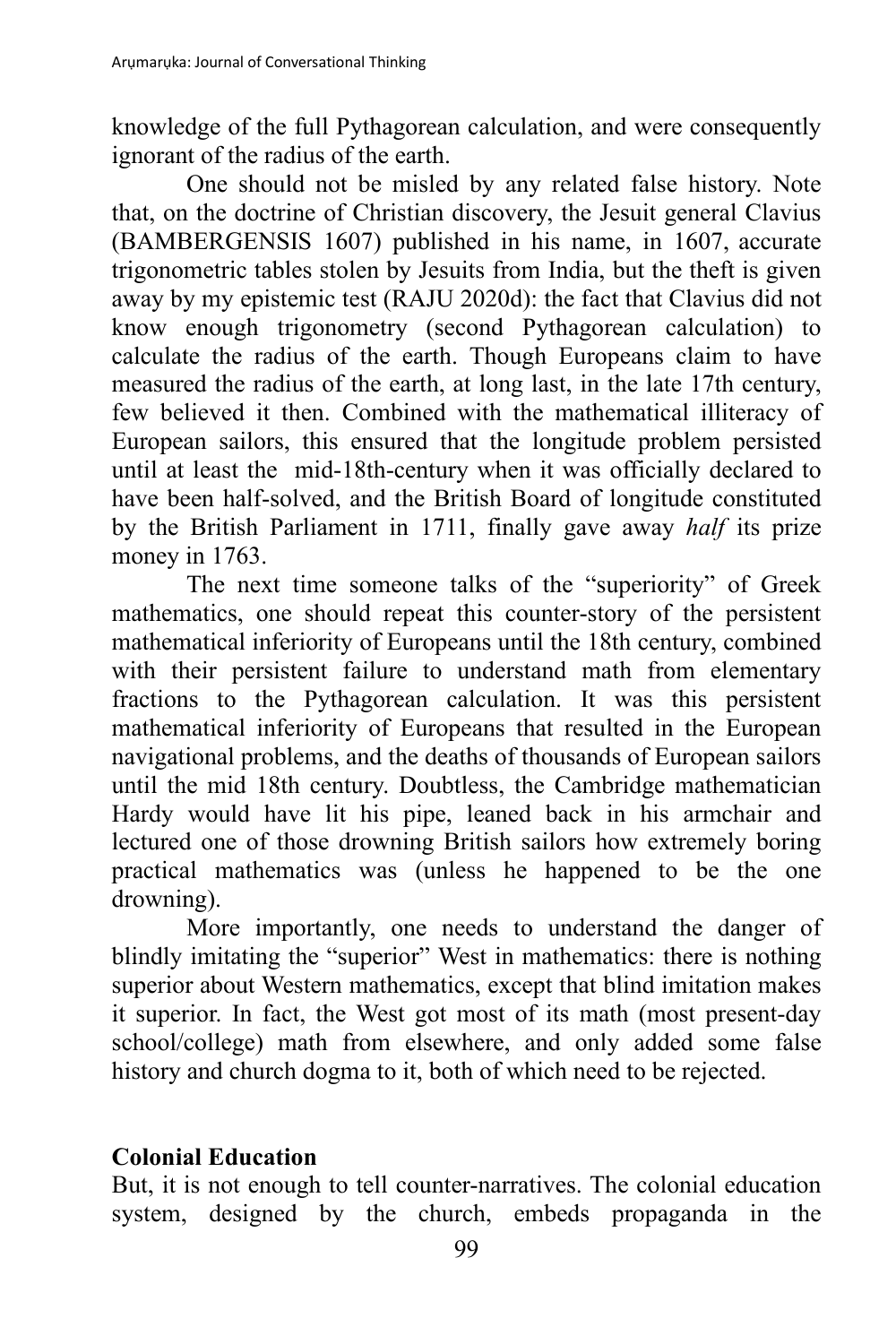impressionable minds of children, by telling them propagandist stories from an early age. Children believe those stories without evidence at that age, and they have a hard time shaking them off at a later stage. In fact, they grow so protective of those first stories that they have been taught, that they still do not demand evidence (for the first story), when a new story is told, but will instead suspect the new story. The education system is a very effective means of propaganda, and it influences a very large number of people.

Therefore, it is necessary to decolonise the education system, especially in mathematics, and in the history and philosophy of science, to stop these wrong beliefs from being perpetuated. How that can actually be done has been demonstrated through a long series of pedagogical experiments, in various universities (and middle and high schools), in three different countries, over the last decade (RAJU  $2018b$ ;  $2019$ ).<sup>[30](#page-24-0)</sup> These courses included both the teaching of an alternative history and philosophy of science, and an alternative mathematics. Specifically, one can reject "Euclidean" geometry, not the original mystery geometry but its brazen reinterpretation to suit the church political requirement of metaphysical reasoning, needed for Christian rational theology. But, for the purposes of the classroom, instead of that Egyptian mystery geometry, one can shift to Egyptian *practical* geometry.

The interesting thing is that this Egyptian practical geometry was done with the rope, as depicted on the eastern wall of the tomb of Djeserkaseneb at Luxor. Though there are no known records of how exactly this rope geometry (of harpedonaptae or "rope stretchers") was done in Africa, Indians had a similar tradition of string geometry, which is better documented in the texts of the sulba sutra. This documentation has already been used to create a school text in geometry.

The striking feature of the rope/string is that it is flexible, and can be used to measure the length of a curved line. This is in striking contrast to "Euclidean" geometry based entirely on straight lines. This dependence on straight lines is emphasized by the geometry box or compass box which is part of the paraphernalia of every school student. No instrument in the existing compass box can be used to

<span id="page-24-0"></span><sup>30</sup> An English version is to appear in *Studies in Humanities and Social Sciences*, Vol 26. No2,http://ckraju.net/papers/Beirut-paper%20for%20iias%20journal.pdf.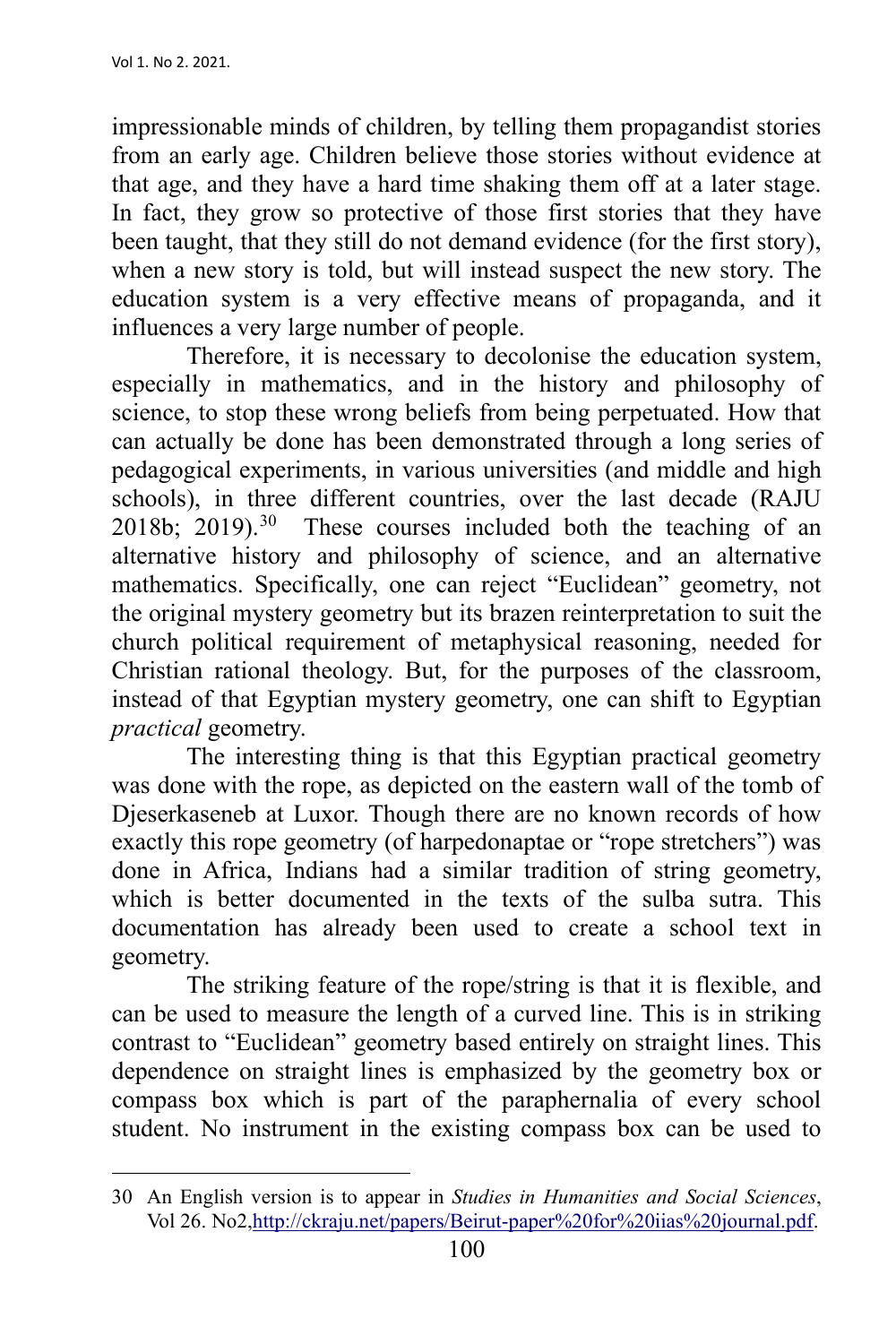measure the length of a curved line. This is what completely befuddled René Descartes who wrote in his Geometry (DESCARTES 1990, 544) that "the ratios of curved and straight lines are beyond the capacity of the human mind". Descartes was talking obvious nonsense, for one can easily measure a curved line with a string and then straighten the string to compare its length with that of a straight line.

Measurement (whether with a string or straight-edged ruler) is an empirical process, therefore this string geometry admits measurement, and the related errors of measurement at a very fundamental level, without any foolish claims as to the exactitude and infallibility of mathematics.

Since, with a flexible string, one can directly measure a curved line, including the circle, defining angles in terms of radians makes perfectly good sense. The other great advantage of a string and the ability to measure the circle, is that apart from the value of  $\pi$ , well known to both Egyptian and Indian traditions, one can easily teach the second Pythagorean calculation.

The next question, obviously, is how this way of teaching elementary geometry in school interfaces with the calculus needed for science, at the university level. In fact, it interfaces extremely well as has been demonstrated by pedagogical experiments over the last decade in teaching calculus without limits, the way it developed in India, instead of teaching it the way it was misunderstood in Europe by Newton and Leibniz, a misunderstanding which persists to this day.

Thus the way forward is clear. Now it is more a matter of political will: whether we actually want to *do* something about racism and colonialism, or merely to keep talking about them and complaining. To actually do something, the colonised must at least be willing to experiment with something different from the church education brought by colonialism. If not, they can keep complaining forever, and it will not make the slightest difference to either the brutal racist or the equally brutal colonizer, who will only seek to derail the process of decolonization by exploiting the misplaced trust of the colonized in them.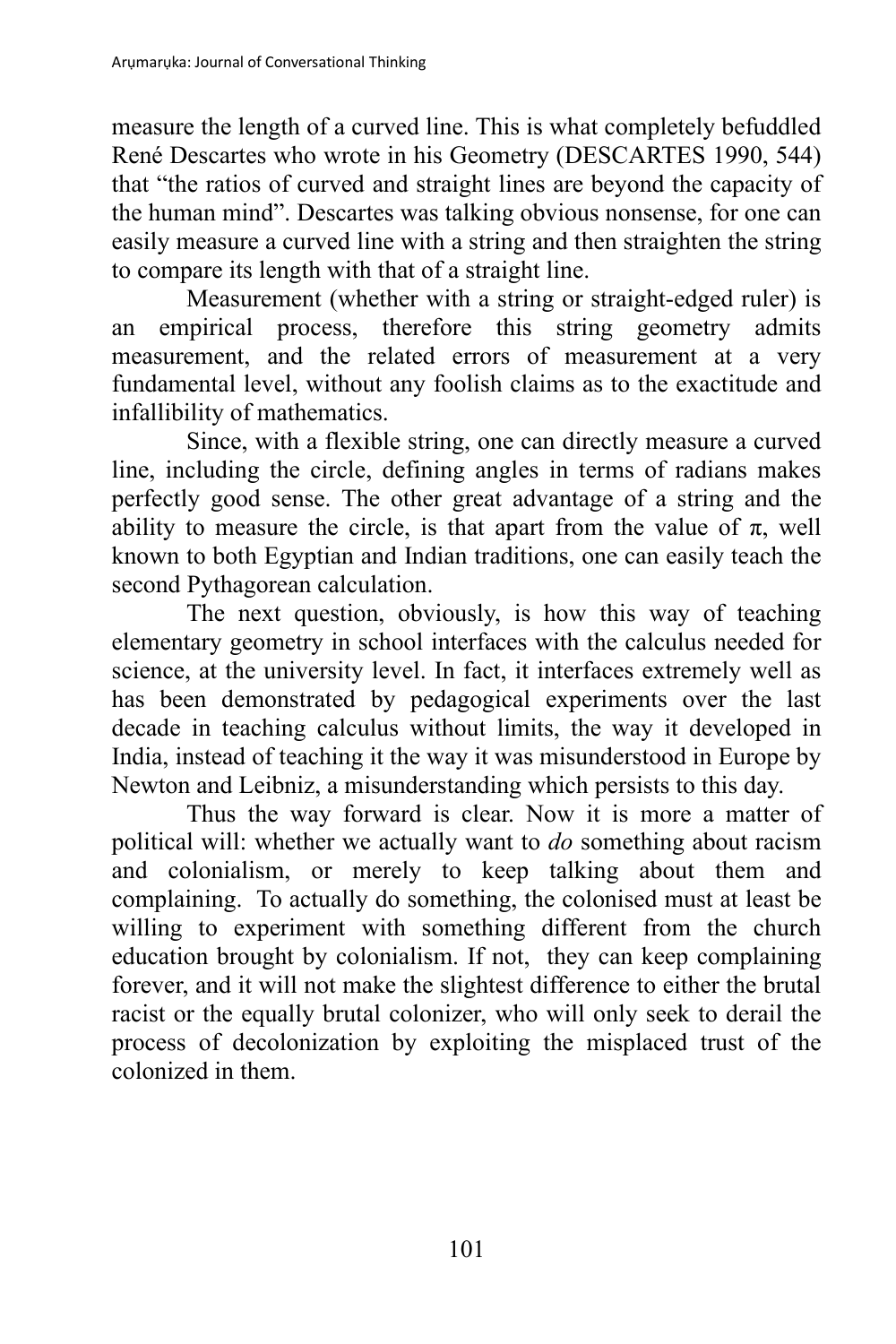#### **Relevant Literature**

- 1. AQUINAS, Thomas. [Sumnma Theologica], 2017. New Advent. Web.
- 2. BAMBERGENSIS, Christoph. [Tabulae Sinuum, Tangentium et Secantium Ad Partes Radij 10,000,000...], 1607. Ioannis Albini.
- 3. BERNAL, Martin. [Black Athena: The Afroasiatic Roots of Classical Civilization, Vol 1], 1987*.* Free Association Books: London.
- 4. BIRKHOFF, George. "A Set of Postulates for Plane Geometry, Based on Scale and Protractor," [Annals of Mathematics], pp329–45, 1932. Vol 33.
- 5. CHATTERJEE, Bina. [Śişyadhīvrddhida Tantra of Lalla, Vol. 2 English translation], 1981. Indian National Science Academy: Delhi.
- 6. CLAGETT, M. [Ancient Egyptian Science: A Source Book, Vol. 3 Ancient Egyptian Mathematics], 1999. American Philosophical Society: Philadelphia.
- 7. DESCARTES, René. [The Geometry, Book 2], 1990. Encyclopaedia Britannica: Chicago.
- 8. DIOP, Cheikh Anta. [African Origin of Civilization: Myth or Reality], 1974. Lawrence Hill and Co.: Chicago.
- 9. FOWLER, D.H. 2004. "Logistic and Fractions in Early Greek Mathematics," [Classics in the History of Greek Mathematics: Boston Studies in the Philosophy and History of Science, Jean Christianidis, Ed.], pp367-380, 2004. Springer: Dordrecht.
- 10. GIBBON, Edward. [The Decline and Fall of the Roman Empire. Great Books of the Western World], 1996. Encyclopaedia Britannica: Chicago.
- 11. GILLINGS, Richard. [Mathematics in the Time of the Pharaohs], 1972. Dover: New York.
- 12. HARDY, G. [A Mathematician's Apology], 1940. University of Alberta Mathematical Sciences Society. Web.
- 13. HEATH, T. L. [On the Sphere and the Cylinder in The Works of Archimedes], 1996. Encyclopaedia Britannica: Chicago.
- 14. HILBERT, David. [The Foundations of Geometry], 1950. The Open Court Publishing Co.: La Salle.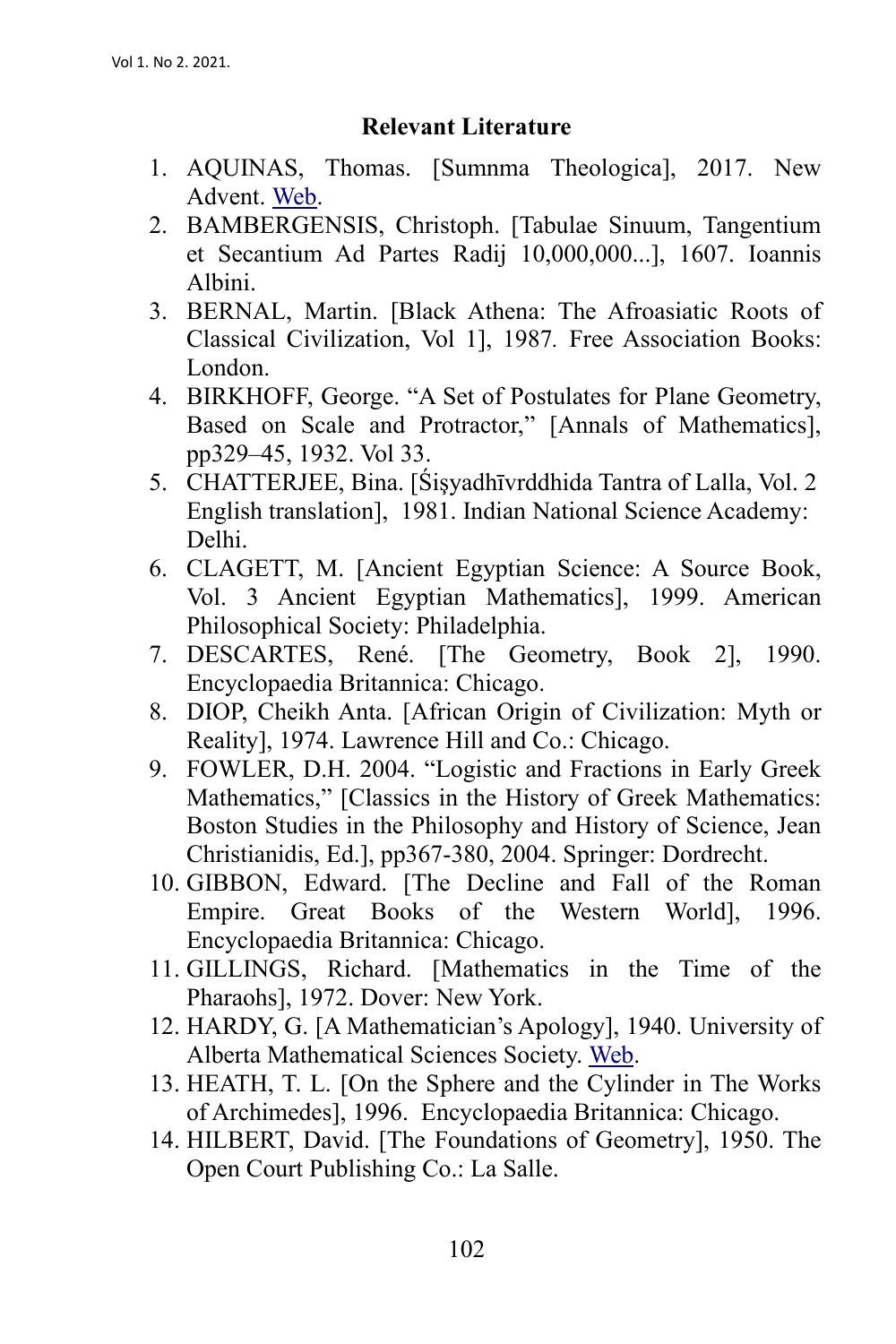- 15. HUNTINGTON, Samuel. [The Clash of Civilizations and the Remaking of World Order], 1997. Viking, New Delhi.
- 16. JAMES, George. [Stolen Legacy, Molefi ASANTE Ed.], 2001. African American Images.
- 17. LEFKOWITZ, Mary. [Not out of Africa], 1996. Basic Books: New York.
- 18. NEEDHAM, J. [The Shorter Science and Civilization in China], 1981. Cambridge University Press: Cambridge.
- 19. PROCLUS. [A Commentary on the First Book of Euclid's Elements], 1970 Princeton University Press: Princeton, New Jersey.
- 20. RAJU, C. K. "On the Square of *x-n* ," [J. Phys. A: Math. Gen], pp3739–3753, 1983. Vol 16.
- 21. ———. "Computers, Mathematics Education, and the Alternative Epistemology of the Calculus in the Yuktibhāṣā," [Philosophy East and West], pp325–362, 2001. Vol 51. No 2.
- 22. ———. [The Eleven Pictures of Time: The Physics, Philosophy and Politics of Time Beliefs], 2003. Sage.
- 23. ———. [Cultural Foundations of Mathematics: The Nature of Mathematical Proof and the Transmission of Calculus from India to Europe in the 16th c, CE], 2007. Pearson Longman.
- 24. ———. [Ending Academic Imperialism], 2011. Multiversity.
- 25. ———. [Euclid and Jesus: How and Why the Church Changed Mathematics and Christianity across Two Religious Wars], 2012. Multiversity and Citizens International: Penang.
- 26. ———. "A Tale of Two Calendars," [Multicultural Knowledge and the University, Claude ALVARES Ed.], pp112–19 Multiversity: Penang.
- 27. ———. "To Decolonise Math Stand up to Its False History and Bad Philosophy," [Conversation (CENSORED)].
- 28. ———. "To Decolonise Maths, Stand up to Its False History and Bad Philosophy," [The Wire], 2016b. Web.
- 29. ———. "Black Thoughts Matter: Decolonized Math, Academic Censorship, and the 'Pythagorean' Proposition," [Journal of Black Studies], pp256–78, 2017. Vol 48. No 3.
- 30. ———. [Mathematics, Decolonisation and Censorship], 2017b.
- 31. ———. "Decolonising Mathematics,". [AlterNation] pp12– 43b, 2018a. Vol 25. No 2.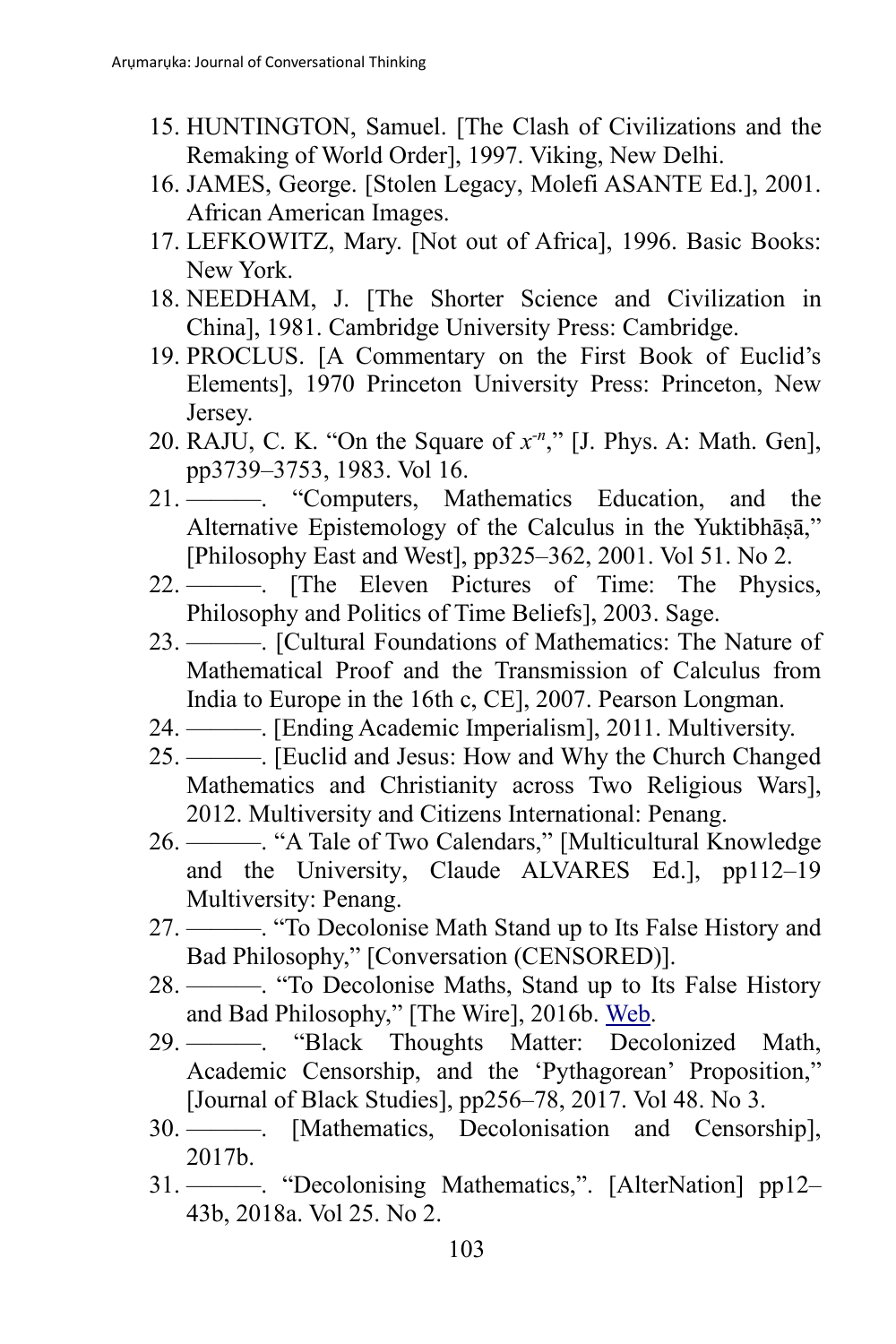- 32. ———. "To Decolonise Math Stand up to Its False History and Bad Philosophy," [Rhodes Must Fall: The Struggle to Decolonise the Racist Heart of Empire], pp265-270, 2018b. Zed Books: London.
- 33. ———. "How to Break the Hegemony Perpetuated by the University: Decolonised Courses in Mathematics and the History and Philosophy of Science (Arabic)," [Culturalistion of Humanities: Vision and Experiments. (Proceedings of the International Conference on Culturalization of the Humanities, held in Beirut on 20-21 November 2018.)], pp77-114, 2019. Al Maaref University: Beirut.
- 34. ———. "Marx and Mathematics. 4: The Epistemic Test," [Frontier Weekly]. Web.
- 35. ———. "Marx and Mathematics-1 Marx and the Calculus," [Frontier Weekly], 2020b. Web.
- 36. ———. "Precolonial Appropriations of Indian Ganita: Epistemic Issues," [IIAS, Shimla], 2020c. Web.
- 37. ———. "Science, Reason, Superstition. 3: The Church Connection of Reason," [Frontier articles on Society & Politics], 2020d. Web.
- 38. ———. "'Euclid' Must Fall: The 'Pythagorean' 'Theorem' and The Rant of Racist and Civilizational Superiority — Part 1," [Arumaruka: Journal of Conversational Thinking], pp127– 155, 2021. Vol 1. No 1.
- 39. \_\_\_\_\_\_. [A Tale of Two Calendars, India Inspires Talks], 2015. New Delhi. Web.
- 40. RUSSELL, B. "The Teaching of Euclid," [The Mathematical Gazette], pp165–67, 1902. Vol 2. Vol 33.
- 41. SCHOOL MATHEMATICS STUDY GROUP. [Geometry], 1961. Yale University Press: London.
- 42. SHUKLA, K.S. & SARMA, K.V. [Āryabhatīya of Āryabhata], 1976. Indian National Science Academy: Delhi.
- 43. SHARMA, R.S. [Brahma-sphuta-siddhanta], 1966. Indian Institute of Astronomical and Sanskrit Research: New Delhi.
- 44. SURI, Haribhadra, Ed. [षटदश�न समु�य, 5th ed], 2000. Bharatiya Jnanapeeth.
- 45. TAYLOR, H. [Euclid's Elements of Geometry], 1893. Cambridge University Press: Cambridge.